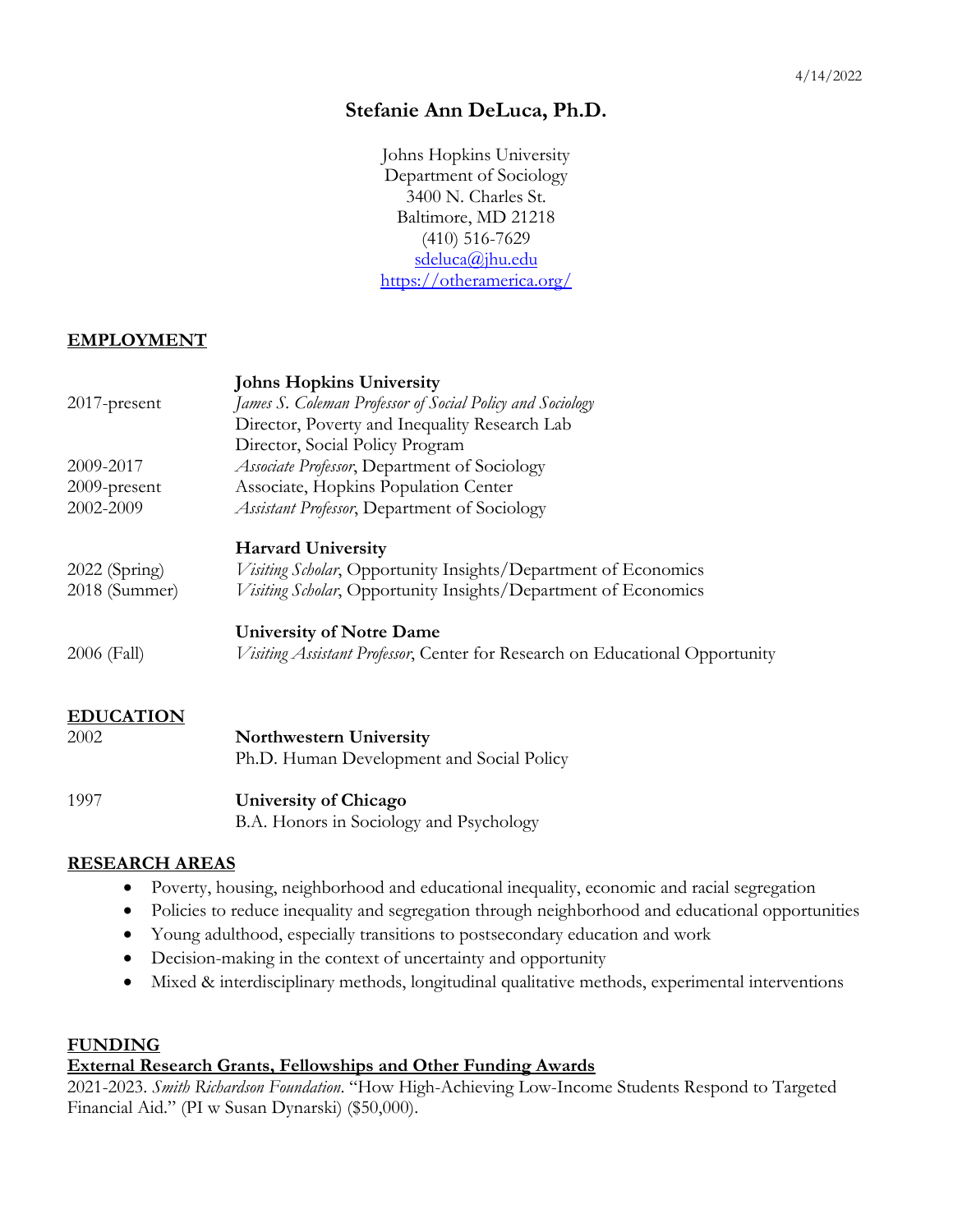2020-2024. *Bill and Melinda Gates Foundation*. "Seattle Housing Authority Mobility from Poverty Pilot." (PI, partnership with Seattle and King County Housing Authorities) (\$543,361).

2020-2021. *University of Michigan, Poverty Solutions*. "College Decision-Making and Financial Aid." (Co-PI w Susan Dynarski) (\$20,000).

2019-2021. *Overdeck Family Foundation*. "Creating Moves to Opportunity: Understanding Experimental Outcomes through Family Experiences." (PI, Sub-Award from Opportunity Insights/Harvard University) (\$345,280).

2019-2022. *Russell Sage Foundation*. "Rational Responses to Uncertainty: Understanding Disadvantaged Youths' Post-Secondary Education Choices." (Co-PI w Nicholas Papageorge) (\$171,182).

2019-2020. *William T. Grant Foundation*. "Creating Moves to Opportunity for Families and Children: Using Mixed Methods to Understand Policy Mechanisms." (PI) (\$49,077).

2018-2019. *Annie E. Casey Foundation/Poverty and Race Research Action Council*. "Tempting the Opportunity Landlord: What Convinces Landlords to Accept Voucher Holders in Low-Poverty Areas?" (PI) (\$20,000).

2016-2020. *Annie E. Casey Foundation*. "Who Is Moving In? Repopulation, Reinvestment, and Pathways to Revitalization in East Baltimore and Greater Homewood" (Co-PI w Kathryn Edin, Philip Garboden, Christine Jang) (\$539,429).

2016-2021. *Bill and Melinda Gates Foundation*. "Mobility from Poverty: A Pilot Intervention in Seattle and King County." (Co-PI w Raj Chetty, Lawrence Katz, Nathan Hendren, Peter Bergman, Christopher Palmer, Seattle Housing Authority, King County Housing Authority) (\$3M, all direct costs for intervention).

2015-2018. *MacArthur Foundation*. "How Parents House Kids and How Landlords Broker the Geography of Opportunity." (Co-PI w Kathryn Edin) (\$100,000).

2015-2019. *Spencer Foundation*. "Switching Schools and Navigating Neighborhoods: Can Housing Vouchers Improve Educational Achievement for Low Income Minority Youth?" (PI) (\$292,000).

2015-2016. *The Annie E. Casey Foundation*. "Hearing Their Voices: Baltimore Youth's Perceptions After Freddie Gray." (Co-PI w Kathryn Edin) (\$79,000).

2014-2016. *The Annie E. Casey Foundation*. "Divestment and Abandonment in Baltimore, MD." (Co-PI w Kathryn Edin) (\$99,000).

2014-2015. *United States Department of Housing and Urban Development*. "Moving to Opportunity: Platform for Improving Health." (Co-PI w Craig. Pollack and Rachel Thornton) (\$76,000).

2013-2017. *United States Department of Housing and Urban Development*. "Brokering the Geography of Opportunity: How Landlords Affect Access to Housing and Neighborhood Quality Among HUD Assisted Renters." (Co-PI w Kathryn Edin) (\$401,000).

2013-2014. *Furman Center for Real Estate and Urban Policy, New York University*. "The Gatekeepers of Geography, How Landlords Affect Access to Housing and Neighborhood Opportunity Among Moderate- to Low-Income Renters." (Co-PI w Kathryn Edin) (\$25,000).

2012-2020. *The Century Foundation*. Fellow.

2012-2015. *United States Department of Housing and Urban Development*. "The Interface of Mobility and Sustainability: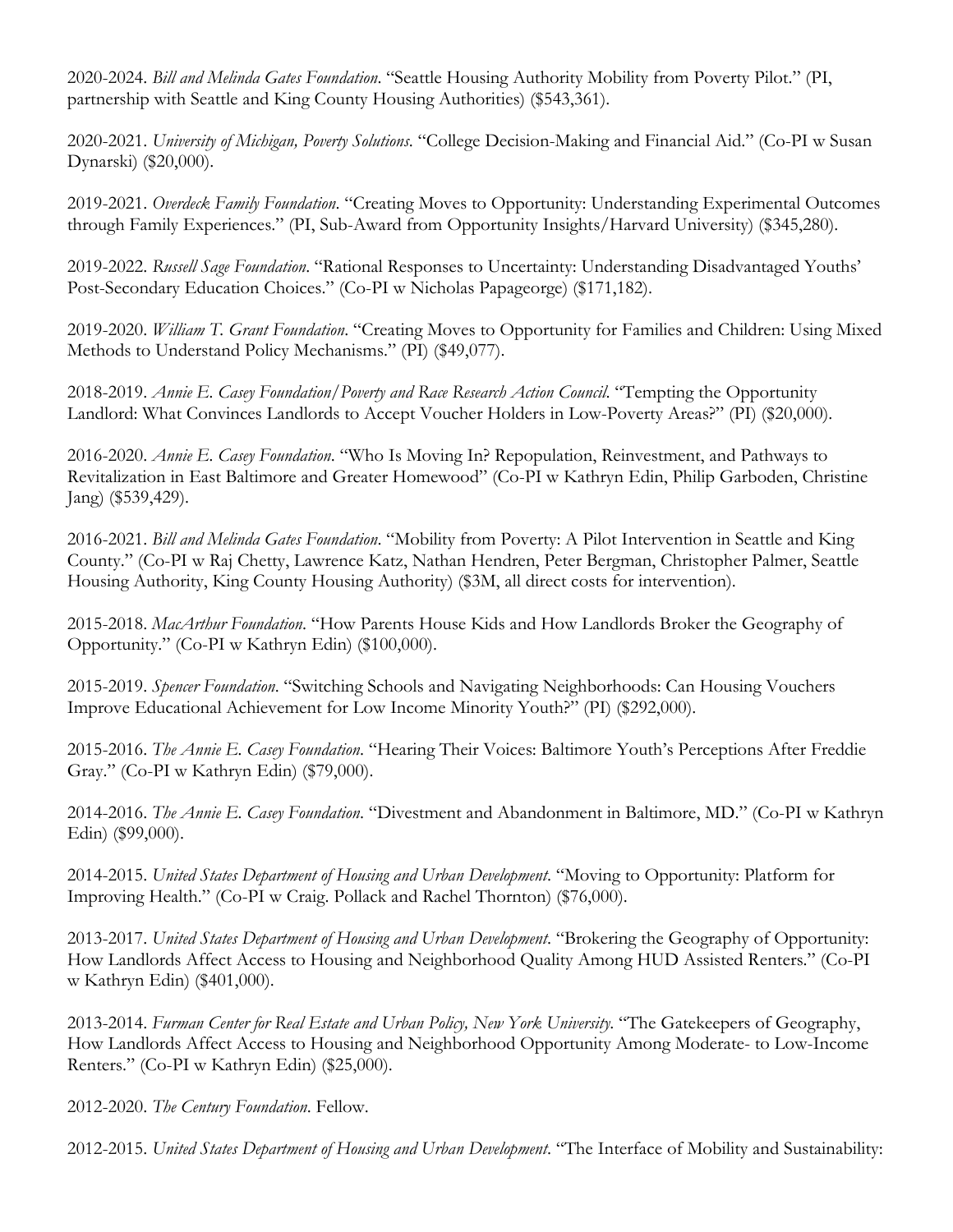Thompson v HUD." (Co-PI w AREA, Inc.; The Urban Institute).

2012-2018. *The Annie E. Casey Foundation*. "How Parents House Kids: Residential Decisions, Financial Tradeoffs and Parenting Among Low to Moderate Income Families with Young Children". (Co-PI w Kathryn Edin) (\$750,000).

2012-2015. *Abell Foundation*. "Connecting Housing and Education Policy: Examining Educational Outcomes for the Children of the Baltimore Mobility Program". (PI) (\$197,000).

2011-2014. *MacArthur Foundation*. Research Network on Housing and Families with Children (Member).

2011-2013. *National Science Foundation*. "Creating School Choice through Housing Choice: How Increased Housing Opportunity Affects Educational Access for Poor Children." (PI) (\$220,000).

2011-2012. *Abell Foundation*. "Do Place-Based Policy Interventions Increase Neighborhood Opportunity? The Case of Sandtown-Winchester in Baltimore". (PI) (\$31,300).

2010-2012. *William T. Grant Foundation*. "Low-Income Youth, Neighborhoods, and Housing Mobility in Baltimore" (Co-PI w Kathryn Edin and Susan Clampet-Lundquist) (\$460,938).

2008-2013. *William T. Grant Foundation Scholars Award.* "Moving Matters: Residential Mobility, Neighborhoods and Family in the Lives of Poor Adolescents." (PI) (\$350,000).

2008. *Spencer Foundation.* Resident Fellowship, Summer 2008.

2008-2009. *Spencer Foundation.* "Should Everyone Go to College? Reconsidering the Risks and Rewards of Postsecondary Education in the United States" (Co-PIs w E. Grodsky, R. Warren, R Deil-Amen) (\$11,000).

2008. *Spencer Foundation.* "Reconsidering College Enrollment for All: Exploring Multiple Pathways to Successful Adulthood" (Co-PIs w E. Grodsky, R. Warren, R. Deil-Amen) (\$11,000).

2008-2009. *Annie E. Casey Foundation*. "Residential Mobility and Opportunity: Following the Families of Baltimore's Thompson Housing Voucher Program" (PI) (\$25,000).

2008-2009. *Spencer Foundation.* "Soft and Hard Skill Sets: Measuring Readiness in Young Adulthood with Cognitive Skills and Noncognitive Traits" (PI) (\$40,000).

2008-2009. *American Educational Research Association Grants Program*. "The Decision Not to Attend College: School, Work and Opportunities in the Lives of Contemporary High School Students" (Co-PI w Robert Bozick) (\$20,000).

2007-2008. *Annie E. Casey Foundation*. "Residential Mobility and Opportunity: Following the Families of Baltimore's Thompson Housing Voucher Program" (PI) (\$57,000).

2006. *Center for Research on Education Opportunity, University of Notre Dame.* Visiting Faculty Fellowship.

2005-2006. *National Academy of Education/Spencer Foundation.* Postdoctoral Fellowship*.* "Coming and Going: The Neighborhood and Educational Contexts of Mobile Students." (PI) (\$55,000).

2003-2005. *National Center for Career and Technical Education, Office of Vocational Education, United States Department of Education.* "Opportunity, Exposure, and Outcomes: Analyses of the Career and Technical Educational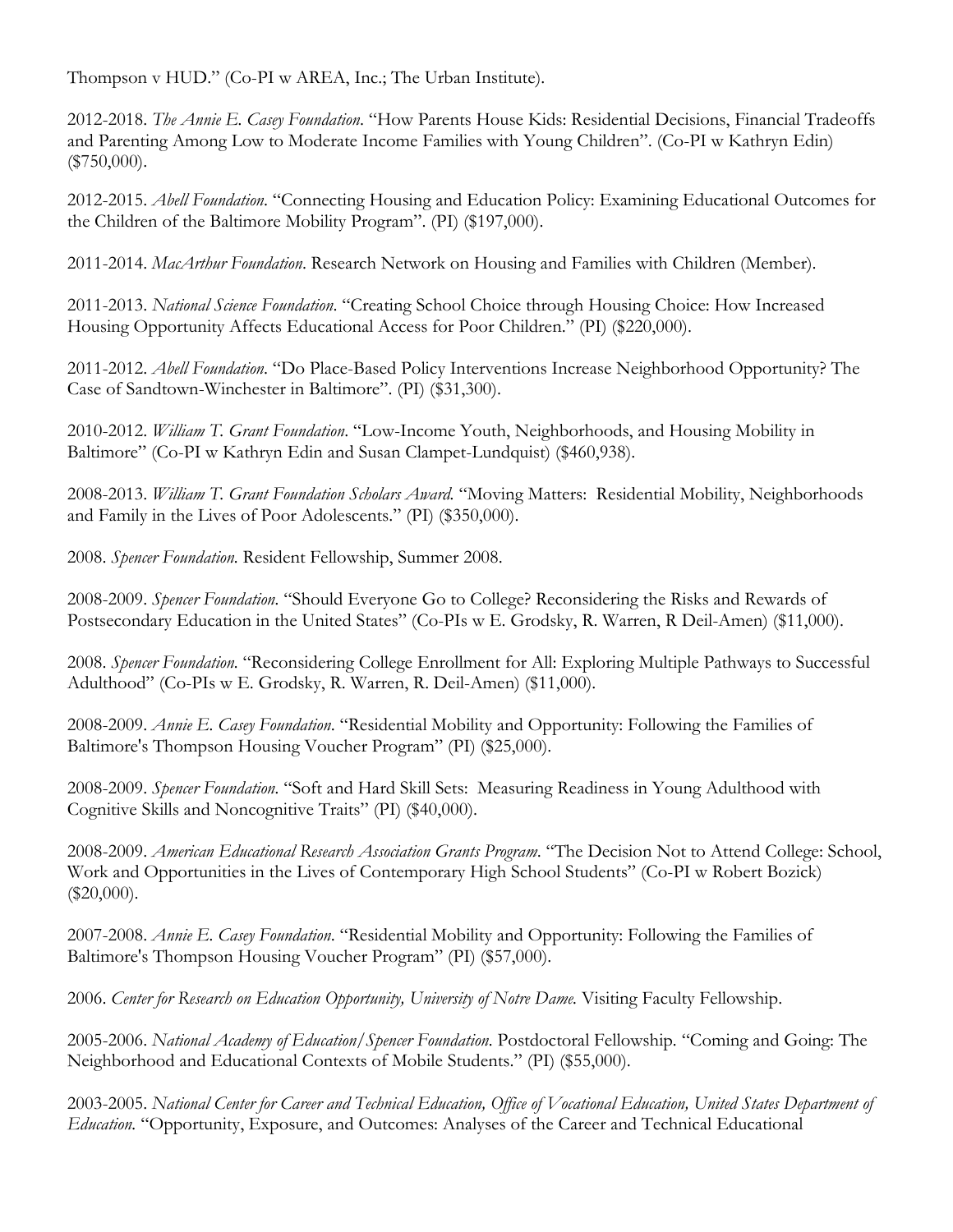Experiences of National Longitudinal Survey of Youth 1997 (NLSY97) Participants." (Co-PI w Stephen Plank) (\$144,000).

2003-2005. *Annie E. Casey Foundation.* Graduate research suppport for foundation research priorities (PI) (\$20,000).

### **Other Funding Awards and Internal Research Grants**

2019-2020. *Johns Hopkins University, Internal Research Award*. "What Happens When an Elite University Announces It Is Need-Blind? Attracting, Retaining and Advancing Economically Disadvantaged Students." (co-PI with Nick Papageorge) (\$100,000).

2017-2018. *Johns Hopkins University, 21st Century Cities Initiative Seed Grant Program*. "How Information and Future Expectations Affect Educational Investments among Low-Income Youth in Baltimore." (co-PI with Nick Papageorge and Seth Gershenson) (\$25,000).

2017. *Undergraduate Summer Training and Research Program (STAR),* Johns Hopkins, for Jillian Pak

2016-2017. *Robert Wood Johnson Foundation.* "The Effects of Neighborhood Poverty on Health Care Utilization and Spending for Low-income Adults and Children: Linking the Moving to Opportunity Participants to Medical Claims Data." (PI Craig Pollack) (total: \$132K; 5% effort).

2016-2023. *National Institute of Environmental Health Sciences*. "The effect of a housing mobility program on environmental exposures and asthma morbidity among low-income minority children." (PIs Craig Pollack and Elizabeth Matsui) (\$3M total costs; 5% effort).

2013. *Hopkins Population Center*. "Comparative effectiveness of moving to a low- versus remaining in a highpoverty neighborhood for health care utilization and costs." (Co-PI with Craig Pollack and Rachel Thornton, JHU School of Medicine). (\$25,000).

2011. *Hopkins Population Center.* "Understanding Family Instability in the Lives of Poor Youth" (\$15,000).

2009*. Provost Undergraduate Research Award Grant, Johns Hopkins University*

2009*. Center for Educational Resources Technology Fellows Grant, Johns Hopkins University*

2003*. Kreiger School of Arts and Sciences Dean's Incentive Grant for Junior Faculty, Johns Hopkins University*

## **BOOKS**

DeLuca, Stefanie, Susan Clampet-Lundquist and Kathryn Edin. 2016. *Coming of Age in the Other America*. New York: Russell Sage Foundation.

- *William J. Goode Book Award*, American Sociological Association
- Selected as an *Outstanding Academic Title* by the American Library Association
- Reviewed in *American Journal of Sociology, Contemporary Sociology, City and Community, Journal of Economic Literature, Social Service Review, Journal of the American Academy of Adolescent and Child Psychiatry, Journal of Youth and Adolescence, Education Next, Journal of Housing and the Built Environment, Journal of Affordable Housing and Community Development*
- Featured in *New York Times, The Atlantic, Washington Post, The Nation, New York Post, Next City, Baltimore Sun, The 74, Fusion, Trace, NPR, WYPR Baltimore, KPFK Los Angeles, BBC Australia, PBS*

## **PAPERS**

(graduate student co-authors underlined; postdoctoral & junior faculty co-authors noted by \*; alpha order noted)

## **Journal Articles**

DeLuca, Stefanie, Nicholas Papageorge, Joseph Boselovic and Jasmine Sausedo. 2024 (tentative). "'I might not even make it to the future': Negative Shocks and Post-Secondary Decision-Making Among Disadvantaged African-American Youth." *RSF: The Russell Sage Foundation Journal of the Social Sciences*.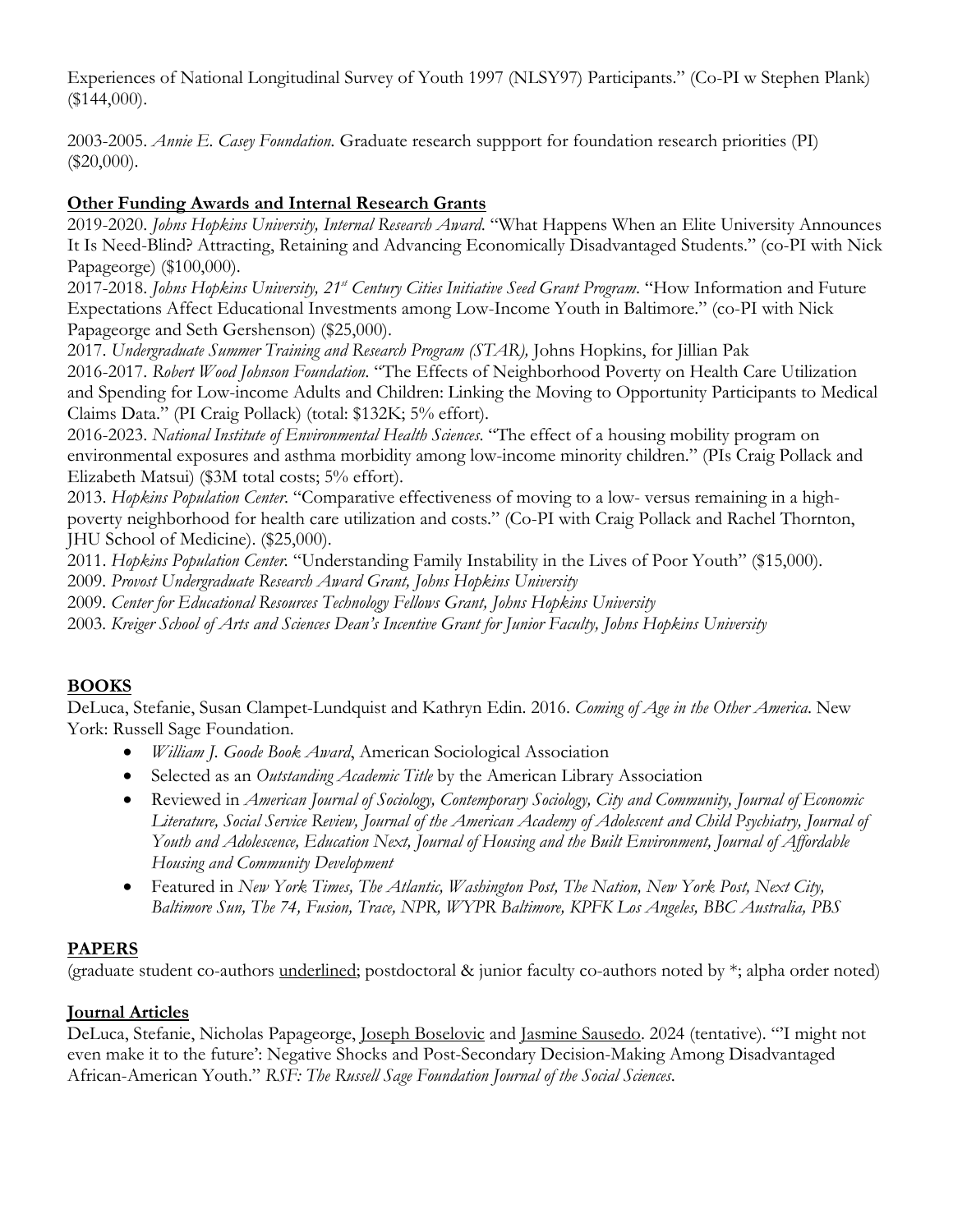DeLuca, Stefanie, Lawrence S. Katz and Sarah Oppenheimer.\* 2023 (tentative). "'When Someone Cares About You, It's Priceless': Reducing Administrative Burdens and Boosting Confidence in the Creating Moves to Opportunity Experiment." *RSF: The Russell Sage Foundation Journal of the Social Sciences*.

DeLuca, Stefanie and Eva Rosen.\* 2022. "Housing Insecurity Among the Poor Today." *Annual Review of Sociology.*

Pollack, Craig, Debra G. Bozzi, Amanda L. Blackford, Stefanie DeLuca, Rachel Thornton, Bradley Herring. Forthcoming. 2021. "Using the Moving to Opportunity Experiment to Investigate the Long-Term Impact of Neighborhoods on Healthcare Use by Specific Clinical Conditions and Type of Service." *Housing Policy Debate.* 

DeLuca, Stefanie and Christine Jang-Trettien. 2020. "'Not Just a Lateral Move': Residential Decisions and the Reproduction of Urban Inequality." *City and Community* 19(3): 451-488.

Pollack Craig, Blackford Amanda, Du Shawn, DeLuca Stefanie, Thornton Rachel, Herring Brad. 2019. "Association of receipt of a housing voucher with subsequent hospital utilization and spending." *Journal of the American Medical Association* 322: 2215-2124.

Harvey, Hope, Kelley Fong, Kathryn Edin and Stefanie DeLuca. 2019. "Forever Homes and Temporary Stops: How Housing Search Perceptions Shape Residential Selection." *Social Forces* 98: 1498-1523.

DeLuca, Stefanie, Holly Wood and Peter Rosenblatt.\* 2019. "Why Poor People Move (and Where They Go): Reactive Mobility and Residential Decisions." *City and Community* 18:556-593.

DeLuca, Stefanie. 2019. "Residential Mobility and Neighborhood Change in Chicago." *Housing Policy Debate*. 29: 213-216.

Garboden, Philip, Eva Rosen\*, Stefanie DeLuca and Kathryn Edin. 2018. "Taking Stock: What Drives Landlord Participation in the Housing Choice Voucher Program." *Housing Policy Debate* 28:979-1003.

DeLuca, Stefanie and Peter Rosenblatt.\* 2017. "Walking Away from *The Wire*: Housing Mobility and Neighborhood Opportunity in Baltimore." *Housing Policy Debate* 27: 519-546.

Holland, Megan\* and Stefanie DeLuca. 2016. "Why Wait Years to Become Something? Low Income African American Youth and the Costly Search for Careers in For-Profit Programs." *Sociology of Education* 89: 261-278.

Rosenblatt, Peter\* and Stefanie DeLuca. 2015. "What Happened in Sandtown-Winchester? Understanding the Impacts of a Comprehensive Community Initiative." *Urban Affairs Review* 1-32.

Condliffe, Barbara, Melody Boyd\* and Stefanie DeLuca. 2015. "Stuck in School: How School Choice Policies Interact with Social Context to Shape Inner City Students' Educational Careers." *Teachers College Record* 117: 1-36.

Darrah, Jennifer\* and Stefanie DeLuca. 2014. "'Living Here Changed My Whole Perspective': How Escaping Inner City Poverty Shapes Neighborhood and Housing Choice." *Journal of Policy Analysis & Management.* 33: 350- 384.

DeLuca, Stefanie, Philip Garboden and Peter Rosenblatt\*. 2013. "Segregating Shelter: How Housing Policies Shape the Residential Locations of Low-Income Minority Families." *Annals of the American Academy of Political and Social Science* 647:268-299.

Rosenblatt, Peter\* and Stefanie DeLuca. 2012. "We Don't Live Outside, We Live in Here": Neighborhoods and Residential Mobility Decisions Among Low-income Families." *City and Community* 11:254-284.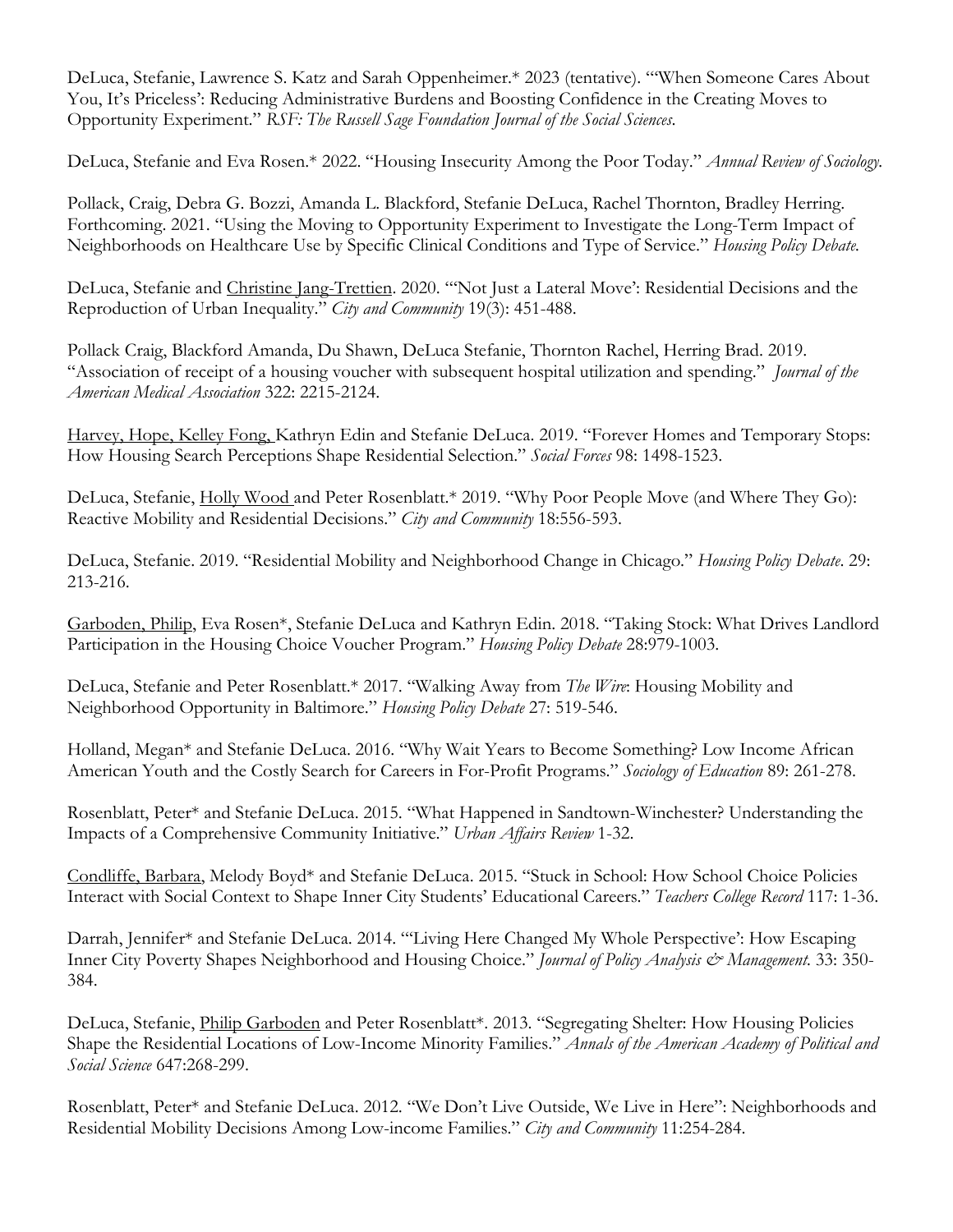DeLuca, Stefanie. 2012. "What is the Role of Housing Policy? Considering Choice and Social Science Evidence." *Journal of Urban Affairs* 34: 21-28.

Edin, Kathryn, Stefanie DeLuca and Ann Owens\*. 2012. "Constrained Compliance: Solving the Puzzle of MTO's Lease-Up Rates & Why Mobility Matters." *Cityscape: A Journal of Policy Development & Research* 14: 163-178.

Gasper, Joseph\*, Stefanie DeLuca and Angela Estacion. 2012. "Switching High Schools: Reconsidering the Relationship between School Mobility and Dropout" *American Educational Research Journal* 49: 487-519.

Bozick, Robert\* and Stefanie DeLuca. 2011. "Not Making the Transition to College: School, Work, and Opportunities in the Lives of American Youth." *Social Science Research* 40: 1249-1262.

Deil-Amen, Regina and Stefanie DeLuca (alpha order). 2010. "The Underserved Third: How Our Educational Structures Populate an Educational Underclass." *Journal of Education for Students Placed at Risk* 15:27-50.

Gasper, Joseph\*, Stefanie DeLuca and Angela Estacion. 2010. "Coming and Going: The Effects of Residential and School Mobility on Delinquency." *Social Science Research* 39: 459-476.

DeLuca, Stefanie and Peter Rosenblatt. 2010. "Does Moving to Better Neighborhoods Lead to Better Schooling Opportunities? Parental School Choice in an Experimental Housing Voucher Program." *Teachers College Record* 112 (5) 1441-1489*.*

DeLuca, Stefanie, Greg Duncan, Ruby Mendenhall\* and Micere Keels\*. 2010. "Gautreaux Mothers and Their Children: An Update." *Housing Policy Debate* 20: 7-25*.*

DeLuca, Stefanie and Elizabeth Dayton. 2009. "Switching Social Contexts: The Effects of Housing Mobility and School Choice Programs on Youth Outcomes." *Annual Review of Sociology* 35: 457-491.

Rosenbaum, James E., Stefanie DeLuca and Anita Zuberi. 2009. "When Does Residential Mobility Benefit Lowincome Families? Evidence from Recent Housing Voucher Programs." *Benefits: The Journal of Poverty and Social Justice* 17: 113-123.

Plank, Stephen, Stefanie DeLuca and Angela Estacion. 2008. "High School Dropout and the Role of Career and Technical Education: A Survival Analysis of Surviving High School." *Sociology of Education* 81: 345-370.

Mendenhall, Ruby\*, Stefanie DeLuca and Greg Duncan. 2006. "Neighborhood Resources and Economic Mobility: Results from the Gautreaux Program" *Social Science Research* 35:892-923.

DeLuca, Stefanie and Robert Bozick (alpha). 2005. "Better Late Than Never? Delayed Enrollment in the High School to College Transition." *Social Forces* 84(1): 527-550*.*

Keels, Micere\*, Greg J. Duncan, Stefanie DeLuca, Ruby Mendenhall\*, and James E. Rosenbaum. 2005. "Fifteen Years Later: Can Residential Mobility Programs Provide a Permanent Escape from Neighborhood Crime and Poverty?" *Demography* 42 (1): 51-73*.*

DeLuca, Stefanie and James E. Rosenbaum. 2003. "If Low Income Blacks Are Given A Chance to Live in White Neighborhoods, Will They Stay? Examining Mobility Patterns in a Quasi-Experimental Program with Administrative Data." *Housing Policy Debate,* 14: 305-346.

Rosenbaum, James E., Lisa Reynolds and Stefanie DeLuca. 2002. "How Do Places Matter? The Geography of Opportunity, Self-Efficacy, and a Look Inside the Black Box of Residential Mobility." *Housing Studies,* 17:71-82.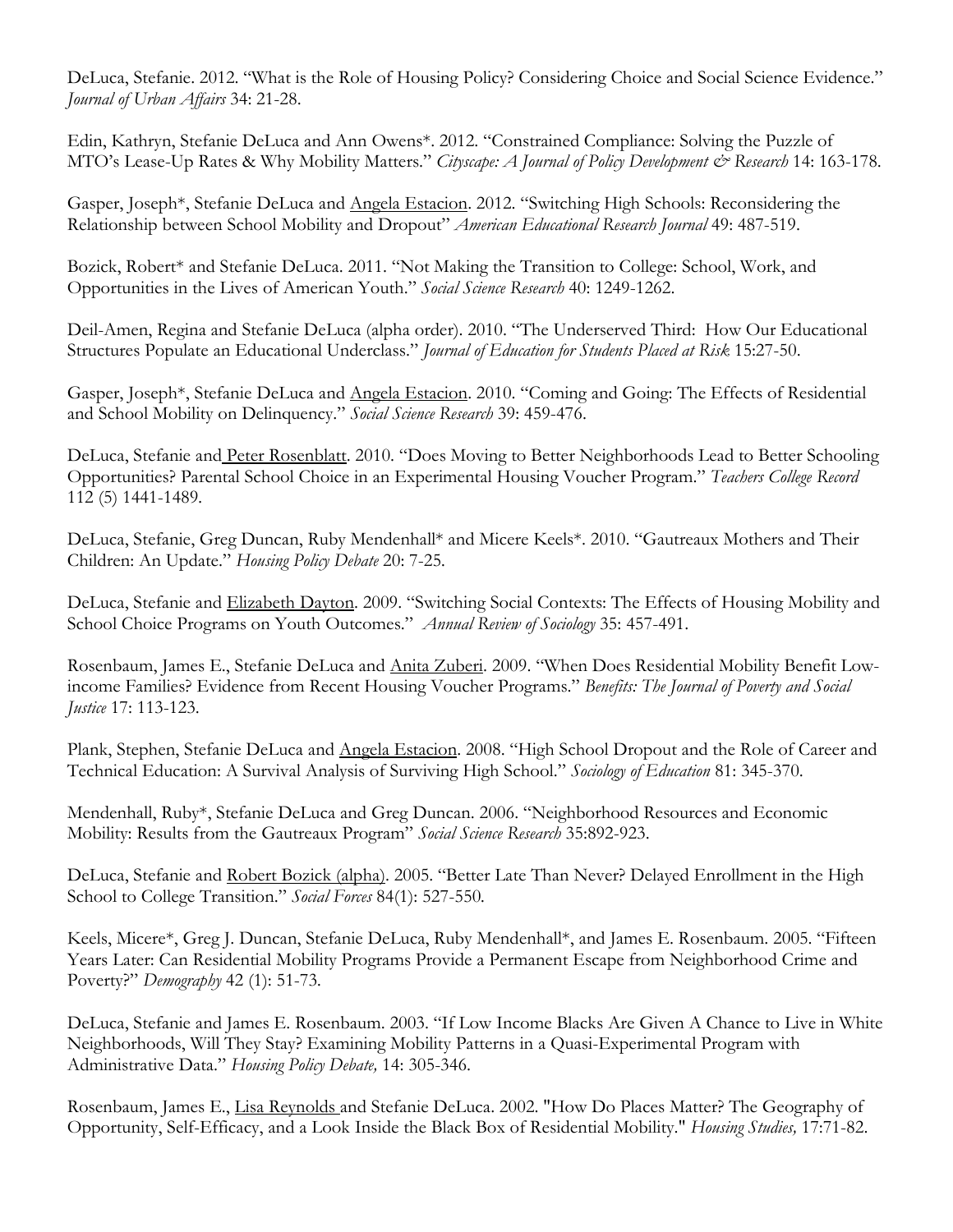DeLuca, Stefanie and James E. Rosenbaum. 2001. "Individual Agency and the Life Course: Do Low SES Students Get Less Long-Term Pay-Off for Their School Efforts?" *Sociological Focus*, 34, 357-376.

Rosenbaum, James E., Stefanie DeLuca, Shazia R. Miller, and Kevin Roy. 1999. "Pathways into Work: Short and Long Term Effects of Personal and Institutional Ties." *Sociology of Education*, 72, 179-196.

#### **Book Chapters**

DeLuca, Stefanie, Anna Rhodes,\* Allison Young. 2020. "How Parents and Children Adapt to New Neighborhoods: Some Considerations for Future Housing Mobility Programs." Chapter 8 (Pp. 187-218) in Laura Tach, Rachel Dunifon and Douglas L. Miller (Eds.), *Confronting Inequality: How Policies and Practices Shape Children's Opportunities*. Washington, D.C.: American Psychological Association.

DeLuca, Stefanie. 2019. "Why Don't More Voucher Holders Escape Poor Neighborhoods?" In Ingrid Ellen and Justin Steil (Eds.), *The Dream Revisited: Contemporary Debates About Housing, Segregation, and Opportunity*. New York: Columbia University Press.

Boyd, Melody L.\* and Stefanie DeLuca. 2017. "Fieldwork with In-Depth Interviews: How to Get Strangers in the City to Tell You Their Stories." In Michael J. Oakes and Jay Kaufman (Eds.), *Methods in Social Epidemiology* (Wiley/Jossey-Bass).

Rosenbaum, James E. and Stefanie DeLuca. (updated chapter, 2014). "Does Changing Neighborhoods Change Lives? The Chicago Gautreaux Housing Program." In David Grusky (Ed.), *Social Stratification: Race, Class and Gender in Sociological Perspective*. Westview Press. Pp. 393-399.

Rhodes, Anna and Stefanie DeLuca. 2014. "Residential Mobility and School Choice Among Poor Families." Chapter 5 in *Choosing Homes, Choosing Schools*, Annette Lareau and Kim Goyette, (Eds.), Pp. 137-166. Russell Sage Foundation: New York.

DeLuca, Stefanie, Greg Duncan, Ruby Mendenhall\* and Micere Keels\*.2012. "The Notable and the Null: Using Mixed Methods to Understand the Diverse Impacts of Residential Mobility Programs." Chapter 9 in Maarten Van Ham, David Manley, Nick Bailey, Ludi Simpson and Duncan Maclennan (Eds.), *Neighborhood Effects Research: New Perspectives.* Dordrecht: Springer. Pp. 195-223.

DeLuca, Stefanie and James E. Rosenbaum. 2009. "Residential Mobility, Neighborhoods and Poverty: Results from the Chicago Gautreaux Program and the Moving to Opportunity Experiment." In Gregory Squires and Chester Hartman (Eds.), *The Integration Debate: Competing Futures for American Cities.* Routledge Press. Ch. 13.

Rosenbaum, James E., Stefanie DeLuca and Tammy Tuck. 2005. "New Capabilities in New Places: Low-Income Black Families in Suburbia." In Xavier de Souza Briggs (Ed.), *The Geography of Opportunity: Race and Housing Choice in Metropolitan America.* Brookings Institution. Pp. 150-175. (Book Winner of the 2007 Paul Davidoff Award for Top Publication in Urban Planning).

#### **Other Publications**

Cossyleon, Jennifer,\* Philip Garboden\* and Stefanie DeLuca. 2020. *Recruiting Opportunity Landlords: Lessons from Landlords in Maryland.* Poverty and Race Research Action Council/Mobility Works Report.

DeLuca, Stefanie, Nicholas Papageorge and Emma Kalish. 2020. "The Unequal Cost of Social Distancing." Blog for the Johns Hopkins University Coronavirus Resource Center. (Reprinted in *InReach!* Amerihealth)

Pollack, Craig, Rachel Thornton and Stefanie DeLuca. 2014. "Targeting housing mobility vouchers to help families with children." *Journal of the American Medical Association, Pediatrics.* (June: pp. E1-E2).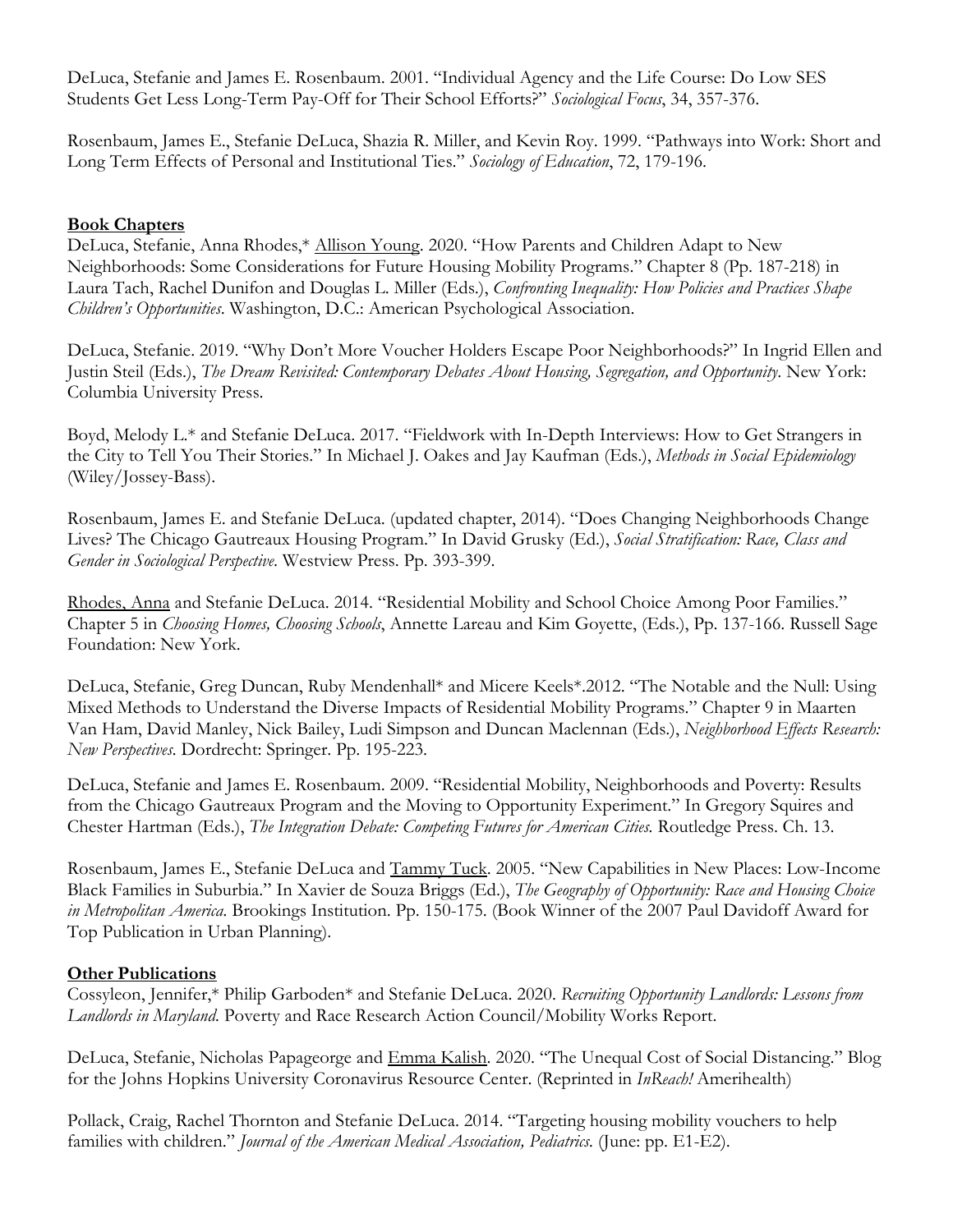DeLuca, Stefanie, Susan Clampet-Lundquist and Kathryn Edin. 2016. "Want to improve your qualitative research? Try using representative sampling and working in teams." *Contexts Magazine*.

DeLuca, Stefanie, Philip Garboden and Peter Rosenblatt.\* 2012. "Why Don't Vouchers Do a Better Job of Deconcentrating Poverty? Insights from Fieldwork with Poor Families." *Poverty and Race* 21: 1-2, 9.

Bills, David, Stefanie DeLuca and Stephen Morgan. 2013. "Altered States of the Collective Mind: A Response to Brint." *Sociology of Education* 86: 286-288.

DeLuca, Stefanie. 2008. "Neighborhood Matters: Do Housing Vouchers Work?" *Boston Review,* Jan./Feb.

Rosenbaum, James E. and Stefanie DeLuca. 2008. "What kinds of neighborhoods change lives? The Chicago Gautreaux Housing Program and Recent Mobility Programs." *Indiana Law Review* 41:653-662.

DeLuca, Stefanie and James Rosenbaum. 2008. "Escaping Poverty: Can Housing Vouchers Help?" *Pathways: A Magazine on Poverty, Inequality and Social Policy,* from the Center for the Study of Poverty and Inequality at Stanford University. Winter: 29-32.

DeLuca, Stefanie. 2007. "All Over the Map: Explaining Educational Outcomes in the Moving to Opportunity Program." *Education Next* Fall: 29-36.

DeLuca, Stefanie. 2005. "The Continuing Relevance of the Gautreaux Program for Housing Mobility". In Philip Tegeler, Mary Cunningham, & Margery Austin Turner (Eds.) *Keeping the Promise: Preserving and Enhancing Housing Mobility in the Section 8 Housing Choice Voucher Program Conference Report of the Third National Conference on Housing Mobility.* Washington, D.C.: Urban Institute.

Keels, Micere\*, Greg J. Duncan, Stefanie DeLuca, Ruby Mendenhall\*, and James Rosenbaum. 2003. "How Permanent Are Successes in Residential Relocation Programs?" *Joint Center for Poverty Research Policy Briefs* Vol. 5, No. 2.

Rosenbaum, James E. and Stefanie DeLuca. 2000. "Is Housing Mobility the Key to Welfare Reform? Lessons from Chicago's Gautreaux Program." *Brookings Institution Center on Urban and Metropolitan Policy Survey Series*.

### **Multimedia Reports**

"Finding Home: Voices of the Baltimore Housing Mobility Program," report with The Century Foundation. http://apps.tcf.org/finding-home

#### **Selected Research and Policy Reports**

Garboden, Philip,\* Eva Rosen,\* Meredith Greif,\* Stefanie DeLuca, Kathryn Edin. 2018. *Urban Landlords and the Housing Choice Voucher Program: A Research Report*. United States Department of Housing and Urban Development, Policy Development and Research Division.

Bell, Monica,\* Hana Clemens,\* Stefanie DeLuca, Brittany Dernberger,\* Kathryn Edin, and Allison Young.\* 2017. "Set-Up City: The Voices of Baltimore Youth After the April 2015 Unrest." Poverty and Inequality Research Lab Report, funded by the Annie E. Casey Foundation.

DeLuca, Stefanie, Anna Rhodes\* and Philip ME Garboden.\* 2016. "The Power of Place: How Housing Policy Can Boost Educational Opportunity." Report for the Abell Foundation.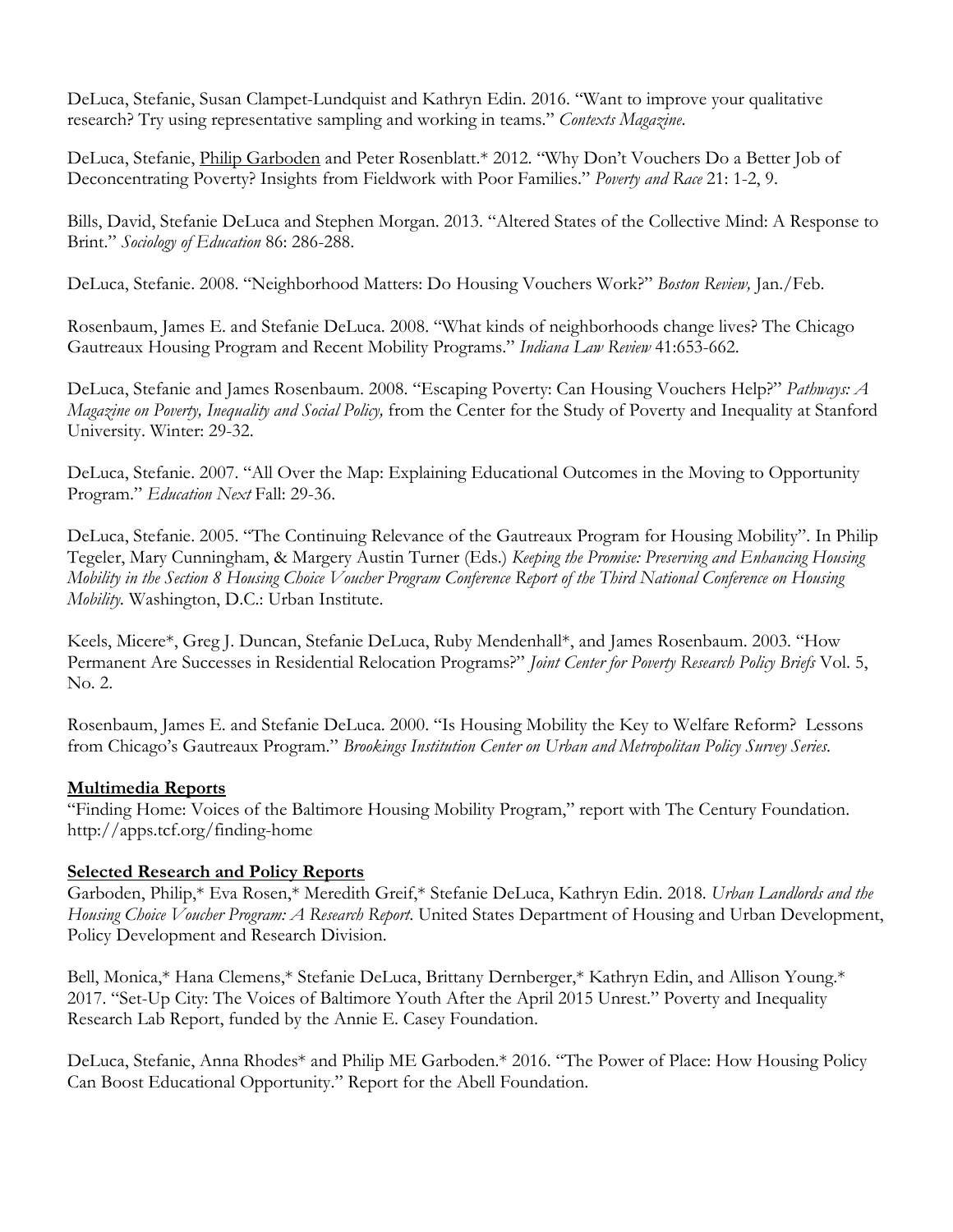DeLuca, Stefanie and Peter Rosenblatt.\* 2013. "Do Place-Based Policy Interventions Increase Neighborhood Opportunity? The Case of Sandtown-Winchester in Baltimore." A Report for the Abell Foundation. *The Abell Report* Volume 26, Number 8.

DeLuca, Stefanie and Peter Rosenblatt. 2011. "Increasing Access to High Performing Schools in an Assisted Housing Voucher Program." Report prepared for the Department of Housing and Urban Development and the Department of Education report, *Finding Common Ground: Coordinating Housing and Education Policy to Support Racial and Economic Integration.* http://www.prrac.org/pdf/HousingEducationReport-October2011.pdf

DeLuca, Stefanie. 2006. "Cognitive Skills, Noncognitive Skills and Other Individual Determinants of Educational Outcomes" White paper in preparation for "Advancing the Understanding of the Relationship between Education and Labor Market Outcomes" sponsored by NORC and the Spencer Foundation. Chicago, IL, October  $13<sup>th</sup>$ .

DeLuca, Stefanie. 2006. "The Significance of Neighborhoods, Housing Policy and Residential Segregation for School Integration and Educational Outcomes" Report prepared for the American Sociological Association's Spivack Workshop on School Desegregation. Arlington, VA, June 9-11<sup>th</sup>.

DeLuca, Stefanie, Stephen Plank and Angela Estacion. 2006. *Does Career and Technical Education Affect College Enrollment?* St. Paul, MN: National Research Center for Career and Technical Education.

### **Papers Under Review and Working Drafts**

Bergman, Peter, Raj Chetty, Stefanie DeLuca, Nathaniel Hendren, Lawrence F. Katz, and Christopher Palmer (alpha order). "Creating Moves to Opportunity: Experimental Evidence on Neighborhood Choice Among Housing Voucher Recipients." (Revise and resubmit, *American Economic Review;* NBER #26164)

DeLuca, Stefanie, Nicholas Papageorge, Joseph L., Boselovic, Seth Gershenson, Andrew Gray, Kiara M. Nerenberg, Jasmine Sausedo, and Allison Young. 2021. "When Anything Can Happen": Anticipated Adversity and Postsecondary Decision-Making." NBER #29472

DeLuca, Stefanie, Jennifer Darrah-Okike\* and Kiara Nerenberg. "'I Just Had to Go With it Once I Got There:' Income Differences in How Parents Find Housing and Schools." (Under review)

Young, Allison and Stefanie DeLuca. "I Don't Want to Rush Everything and End Up Where I Started:" Disadvantaged Youth, College Choice, and the Reverse Life Course. (Revise and resubmit, *Social Forces*)

DeLuca, Stefanie, Jacqueline Groccia and Gorana Ilic. "Developing a More Comprehensive Measure of Housing Insecurity: Insights from the Residential Histories of Housing Voucher Recipients."

DeLuca, Stefanie, Jasmine Sausedo, and Robert Bozick. "Time Waits For No One: Delayed Enrollment and Bachelor's Degree Attainment."

DeLuca, Stefanie and Nicholas Papageorge. "Sub-baccalaureate Swirling: Understanding the Timing and Trajectories of Community College Students and How to Increase Degree Completion."

DeLuca, Stefanie, Philip Garboden, Anna Rhodes and Xiao Yu. "Expanding the Geography of Educational Opportunity: Can Housing Policy Improve the Achievement of Minority Youth?"

DeLuca, Stefanie, Jasmine C. Sausedo, Anna Rhodes and Robert Bozick.\* "Mind the Gap (Year): College Delay, Time Use and Postsecondary Pathways."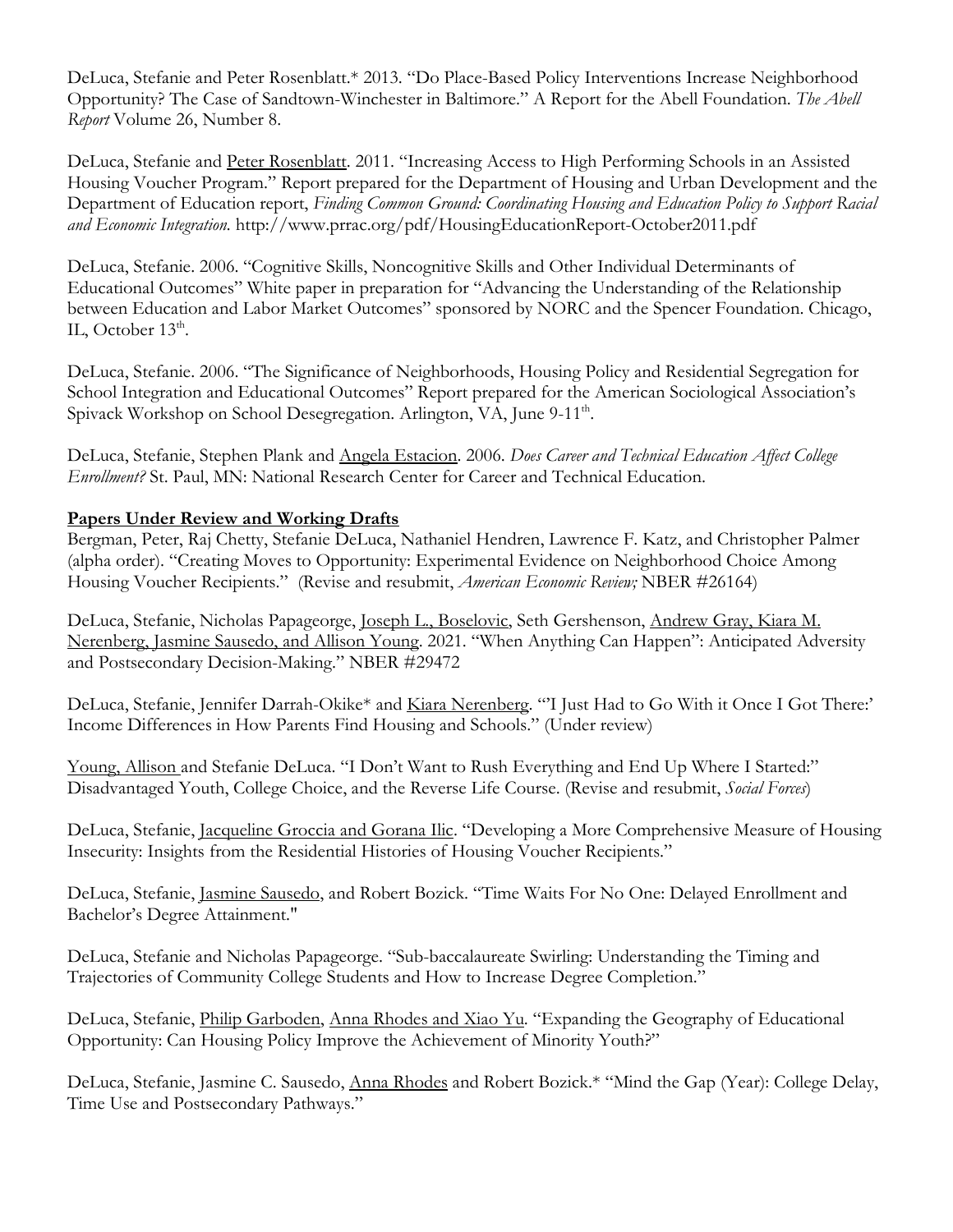DeLuca, Stefanie, Kiara Nerenberg, Jasmine Sausedo and Joseph Boselovic. "We Came So Close in Finding a Place": Residential Choice, Barriers, and Tradeoffs in the Creating Moves to Opportunity Experiment."

Garboden, Philip M.E. and Stefanie DeLuca. "I Came Straight Here": How Poor Families Search for Housing.

Rhodes, Anna, Stefanie DeLuca and Rachel Butler. "Families without Borders: Understanding Child Mobility across Households."

Condliffe, Barbara, Siri Warkentien and Stefanie DeLuca. "Shaken Up? When and Why Family Instability Can Be a Good Thing for Children."

Warkentien, Siri, Barbara Condliffe and Stefanie DeLuca. "Measuring Family Complexity in Low-Income African American Families."

## **AWARDS AND HONORS**

- *Publicly Engaged Scholar Award, American Sociological Association, Community and Urban Sociology Section* (2021)
- *Sociological Research Association* (Elected 2020)
- *University of Pennsylvania Institute for Urban Research Scholar,* 2019-
- *Carnegie Foundation Fellowship,* Finalist (2019)
- *Scholar of the Year Award, National Alliance for Residents of Assisted and Affordable Housing,* 2017
- *William F. Goode Book Award from the American Sociological Association for Coming of Age in the Other America,* 2017
- *William T. Grant Foundation Faculty Scholars Award,* 2008-2013
- *Alumni Excellence in Teaching Award, Johns Hopkins University* (2010; also nominated 2006*)*
- *Spencer Foundation, Resident Fellowship,* 2008
- *National Academy of Education/Spencer Foundation Fellowship,* 2005-2006
- *Phi Delta Kappa, Best Dissertation Award (Northwestern University Chapter) (*2003*)*

## **SELECTED CONFERENCE PRESENTATIONS**

DeLuca, Stefanie and Jacqueline Groccia. "Developing a More Comprehensive Measure of Housing Insecurity: Insights from the Residential Histories of Housing Voucher Recipients." Paper to be presented at ASA, 2022. Los Angeles.

DeLuca, Stefanie, Jasmine Sausedo, and Robert Bozick. "Time Waits For No One: Delayed Enrollment and Bachelor's Degree Attainment." Paper presented at PAA, 2022, Atlanta.

DeLuca, Stefanie, Jasmine Sausedo, Anna Rhodes and Robert Bozick. "Constraints or Cultivation? Postsecondary Delay Motivations and Degree Attainment." Paper to be presented at AERA, 2022, San Diego.

DeLuca, Stefanie. **Discussant.** Author Meets Critics Session for Max Besbris *Upsold: Real Estate Agents, Prices and Neighborhood Inequality*, University of Chicago Press. ESS, 2022, Boston.

DeLuca Stefanie, Jasmine Sausedo and Joseph Boselovic .""I Got The Voucher and I'm Still Running Through Obstacles": Residential Trade-Offs Under Relaxed Constraints." ASA, 2021, virtual.

DeLuca, Stefanie, Jasmine Sausedo and Joseph Boselovic. "We Came So Close in Finding a Place": Residential Choice, Barriers, and Tradeoffs in the Creating Moves to Opportunity Experiment." PAA, 2021, virtual.

Young, Allison and Stefanie DeLuca. "I Don't Want to Rush Everything and End Up Where I Started" Disadvantaged Youth, College Choice, and the Reverse Life Course. ASA, 2020, virtual.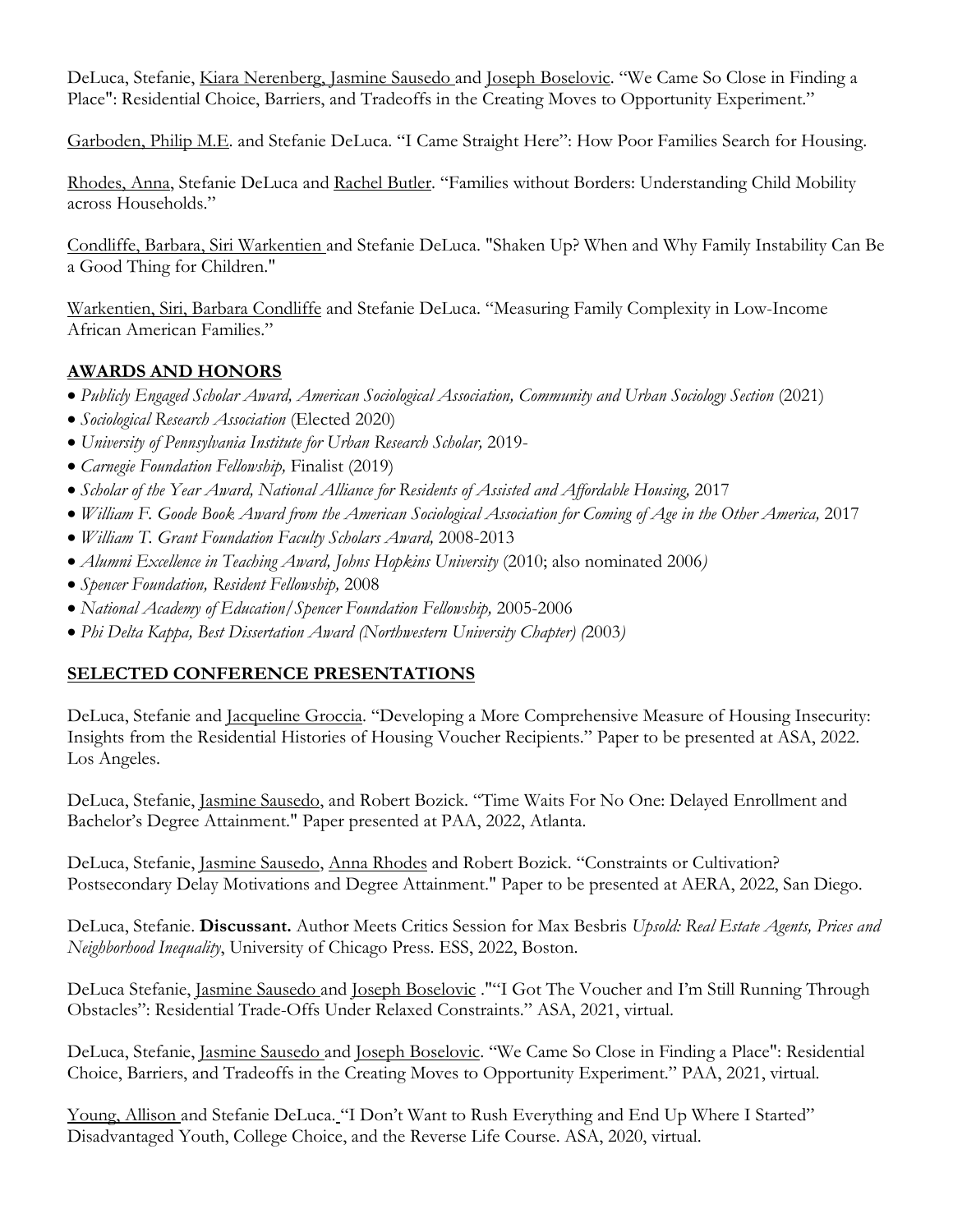DeLuca, Stefanie, Kiara Nerenberg and Joseph Boselovic. "'Getting Knocked Back': How the Anticipation of Instability Shapes Post-Secondary Decision-Making." ASA, 2019, New York.

DeLuca, Stefanie, Kiara Nerenberg and Joseph Boselovic. "I might not even make it to the future: Negative Shocks and Post-Secondary Decision-Making." ESS 2019, Boston.

DeLuca, Stefanie. **Discussant**. Author Meets Critics, *Lower Ed*, by Tressie McMillan Cottom. ASA 2018, Philadelphia.

DeLuca, Stefanie, Jennifer Darrah\* and Kiara Nerenberg. "I Can Fill in the Gaps": Social Class Differences in How Parents Make School Choices." ASA, 2018, Philadelphia; ESS 2018, Baltimore.

DeLuca, Stefanie, Philip Garboden, and Anna Rhodes. "New Neighborhoods, New Schools: The Impact of Housing Mobility on Academic Achievement." APPAM 2017, Chicago.

DeLuca, Stefanie. "How Housing Policy Can Increase Neighborhood and School Quality: Lessons from the Baltimore Housing Mobility Program." Presidential Session on Housing Mobility at ESS 2017, Philadelphia.

DeLuca, Stefanie, Philip Garboden, and Anna Rhodes. "Can Housing Policy Improve the Achievement of Minority Youth?" ASA 2014, San Francisco.

Holland, Megan and Stefanie DeLuca. "Vocational Education in the College-for-All Era: Low Income African American Youth Searching for Careers." ASA 2014, San Francisco.

DeLuca, Stefanie, Philip Garboden, and Anna Rhodes. "Expanding the Geography of Educational Opportunity: Can Housing Policy Improve the Achievement of Minority Youth?" ESS 2014, Baltimore.

Garboden, Philip M.E. and Stefanie DeLuca. "How Poor Renters Search for Housing: Insights from Baltimore." APPAM 2013, Washington.

Darrah, Jennifer\* and Stefanie DeLuca. "New Neighborhoods, New Preferences: Baltimore's Thompson Mobility Program and its impact on Residential Choice Frameworks." ASA 2013, New York.

Condliffe, Barbara, Siri Warkentien and Stefanie DeLuca. "Shaken Up? When and Why Family Instability Can Be a Good Thing for Children." ASA 2013, New York.

Warkentien, Siri, Barbara Condliffe and Stefanie DeLuca. "Measuring Family Complexity in Low-Income African American Families." ASA 2013, New York.

Darrah, Jennifer and Stefanie DeLuca. "How Does Residential Mobility Impact Social Ties for Low-Income African-American Families?" ESS 2013, Boston.

Holland, Megan and Stefanie DeLuca. "College or Careers? Postsecondary Institutions and Trade Schools in the Transition to Adulthood Among Low Income African American Youth." AERA 2013, San Francisco.

Garboden, Philip M.E. and Stefanie DeLuca. "Housing Search Processes and the Limits of Choice in Subsidized Housing Programs." UAA 2013, San Francisco.

DeLuca, Stefanie and Peter Rosenblatt. "School Choice Through Housing Choice: How Increased Housing Opportunity Affects Educational Access for Poor Children" APPAM, 2012.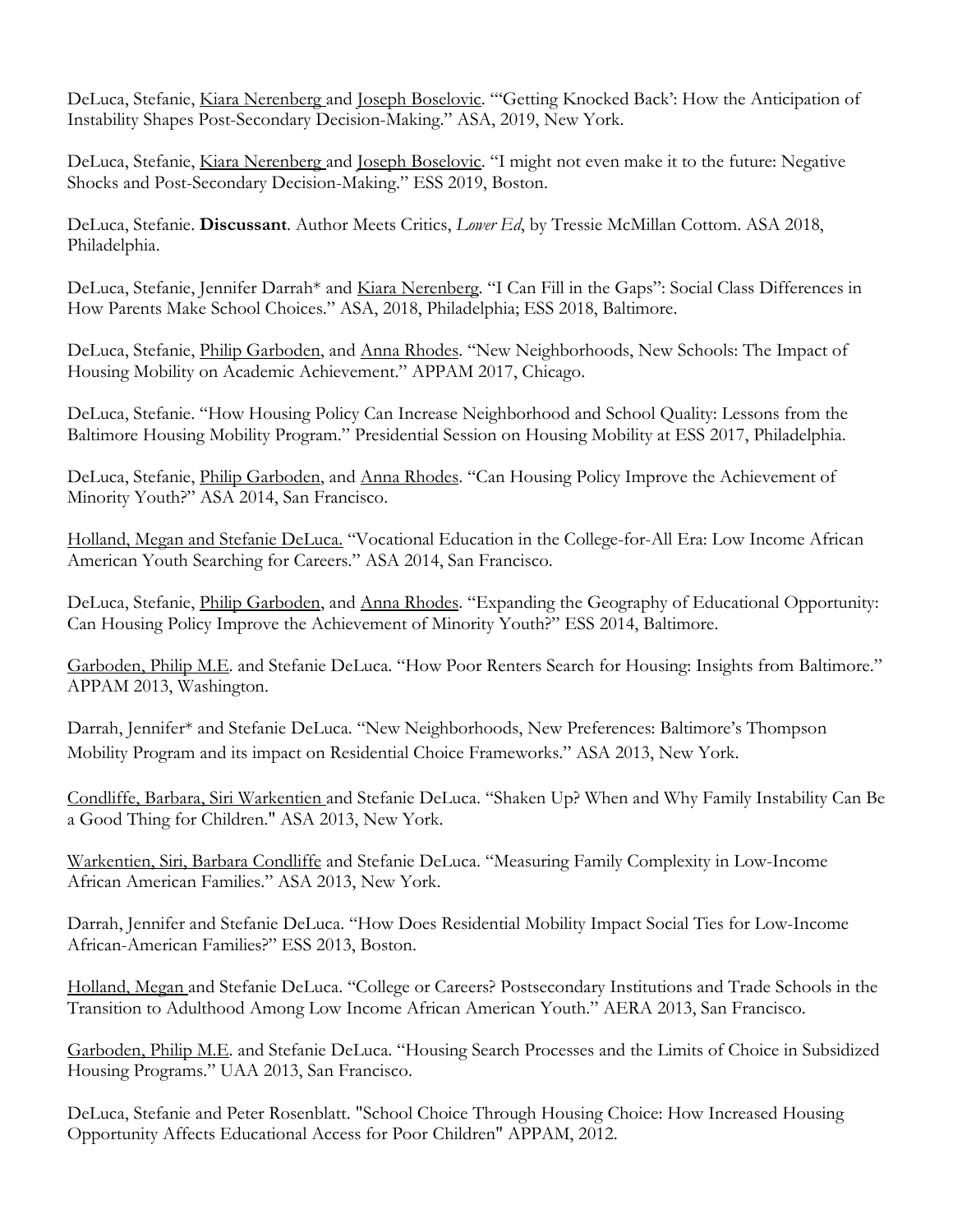DeLuca, Stefanie. **Discussant.** Panel on Mixed Methods Educational Policy Research. APPAM 2012.

DeLuca, Stefanie, Melody Boyd\* and Barbara Condliffe. "Stuck in School: How Family Dynamics, School Choice Policies and Residential Mobility Shape Educational Careers Among Inner City Students." APPAM 2012.

DeLuca, Stefanie. **Invited Discussant.** Symposium on Residential Mobility. Urban Institute, April 2012.

Condliffe, Barbara, Siri Warkentien, and Stefanie DeLuca. "In Too Deep: Consequence of Water Bills in a Poor Southern City". Paper presented at the Southern Sociological Association.

DeLuca, Stefanie. **Invited Session**. "Beyond Mobility? Contrasting Perspectives on Urban Policy and the Just City." Urban Affairs Association 2012, Pittsburgh.

DeLuca, Stefanie, Anna Rhodes and Robert Bozick. "Mind the Gap (Year): College Delay, Time Use and Postsecondary Pathways." AERA 2012, Vancouver.

DeLuca, Stefanie and Peter Rosenblatt. **Invited Session**. "Housing, Education and Family Dynamics: How Poor Families Get Trapped in Low Performing Schools and What We Can Do About It." Mini-conference at the ESS, 2012.

DeLuca, Stefanie, Peter Rosenblatt and Holly Wood. "Residential Dynamics, Neighborhood Quality and Housing Policy: Selection and the Stratification of Poor Minority Families." APPAM 2011, Washington, D.C.

DeLuca, Stefanie, Peter Rosenblatt and Holly Wood. "Why Poor People Move (and Where They Go): Residential Mobility, Selection and Stratification." ASA 2011, Las Vegas.

DeLuca, Stefanie, Barbara Condliffe and Siri Warkentien. "Shaken Up: Family, Residential and School Instability Among Poor Youth." PAA 2011, Washington, D.C.

DeLuca, Stefanie and Caren Arbeit. "Reconsidering the Role of Vocational Education: Stratification and Student Pathways." AERA 2011, New Orleans.

DeLuca, Stefanie. Invited Talk on Thematic Panel, "Housing Rights". ASA 2010, Atlanta.

Rosenblatt, Peter and Stefanie DeLuca. "We Don't Live Outside, We Live in Here": Residential Mobility Decisions of Low-income Families." ASA 2010, Atlanta.

Gasper, Joseph\*, Stefanie DeLuca, Angela Estacion. "Switching High Schools: Does Mobility Cause Dropout or Does Disengagement Cause Mobility?" AERA 2010, Denver.

Rosenblatt, Peter and Stefanie DeLuca. "Negotiating Neighborhoods: Residential Mobility Decisions of Lowincome Families." Eastern Sociological Society (ESS), Boston, 2010.

DeLuca, Stefanie and Peter Rosenblatt. "Walking Away from *The Wire*: Residential Mobility and Opportunity in Baltimore." ASA 2009, San Francisco.

DeLuca, Stefanie and Elizabeth Dayton. "Switching Social Contexts: The Effects of Housing Mobility and School Choice Programs on Youth Outcomes." ASA 2009, San Francisco.

Bozick, Robert\* and Stefanie DeLuca. "Not Making the Transition to College: School, Work, and Opportunities in the Lives of Contemporary High School Graduates." AERA 2009, San Diego.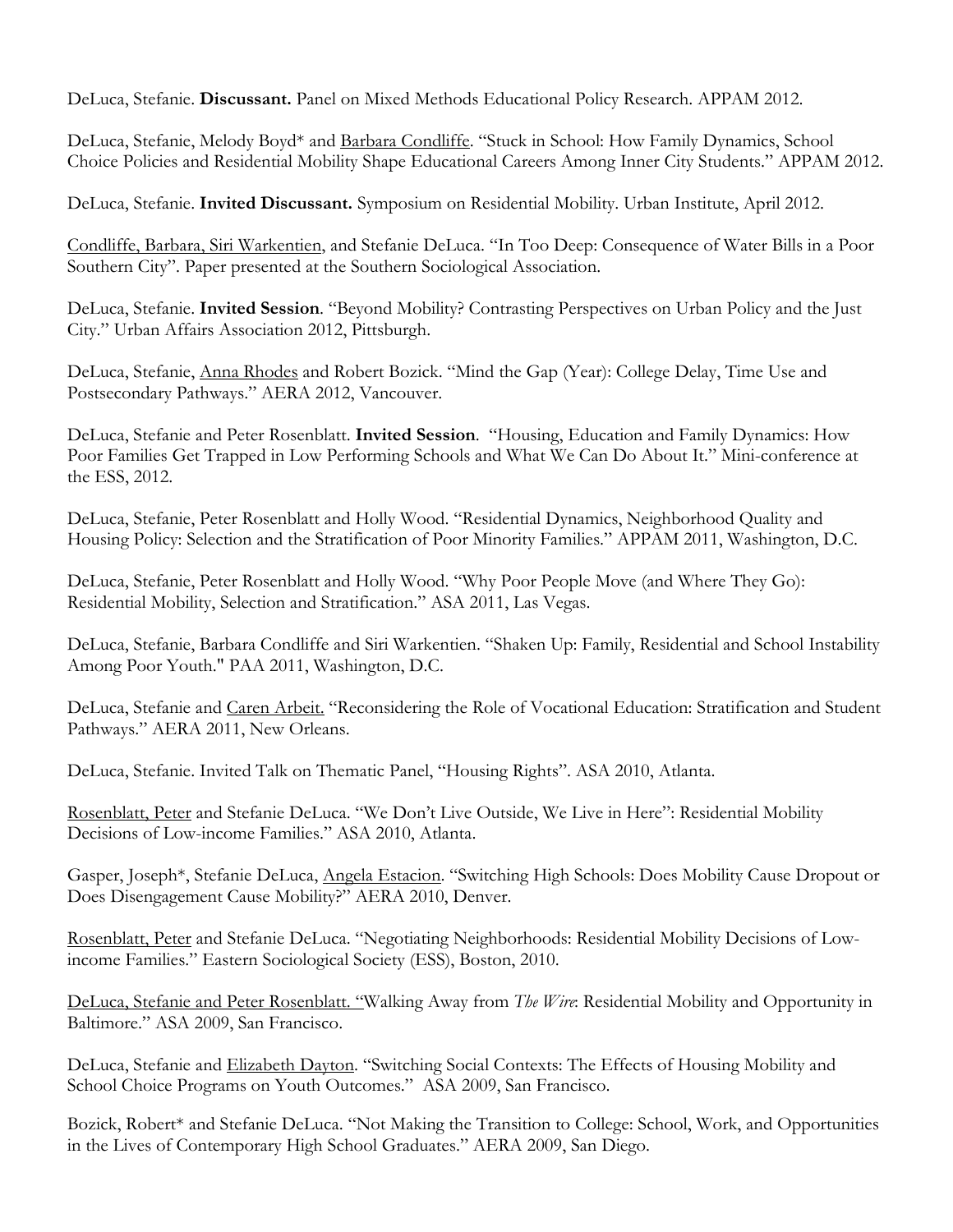**Invited Thematic Session.** DeLuca, Stefanie and Regina Deil-Amen. "Post-Industrial Pathways: Redefining Secondary and Postsecondary Career Preparation and the Transition to Work" ASA 2008, Boston.

DeLuca, Stefanie and Peter Rosenblatt. "Can Poor Black Families Escape Segregated Neighborhoods? Residential Mobility Patterns and Opportunity in Three Housing Voucher Programs." PAA 2008, New Orleans.

DeLuca, Stefanie and Peter Rosenblatt. "Leaving the Ghetto: Residential Relocation in Baltimore's Thompson Housing Mobility Program." Urban Affairs Association. Baltimore, MD.

**Invited Panelist**. "Neighborhoods, Residential Mobility and Educational Outcomes." *A Forum on Housing Mobility and Education: Improving the Transition to New Communities and Schools, Annie E. Casey Foundation.* December 2007, Baltimore.

DeLuca, Stefanie, Rebecca Kissane and Peter Rosenblatt. ["The Educational Effects of MTO: A New Look at](http://www.appam.org/conferences/fall/dc2007/notifications/paper_abstract.asp?pid=1069.2)  [Schooling Outcomes with Survey Data and Classroom Observations in Baltimore.](http://www.appam.org/conferences/fall/dc2007/notifications/paper_abstract.asp?pid=1069.2)" APPAM 2007, Washington, D.C.

Gasper, Joseph and Stefanie DeLuca. "Does Residential and School Mobility Increase the Likelihood of Delinquency?" ASA 2007, New York.

DeLuca, Stefanie. "Gautreaux Mothers and their Children: An Update". SRCD 2007, Boston.

DeLuca, Stefanie and Joseph Gasper. "Timing and Turbulence: A New Look at School Mobility and Attendance." AERA 2007, Chicago.

DeLuca, Stefanie and Peter Rosenblatt. "Does Moving to Better Neighborhoods Lead to Better Schooling Opportunities? Parental School Choice in an Experimental Housing Voucher Program." AERA 2007, Chicago.

**Discussant.** "New Results for the HOPE VI Program". Panel discussion, APPAM 2006, Madison, WI.

**Invited Panelist.** "Housing, Residential Mobility and Educational Outcomes". National Housing Conference 75<sup>th</sup> Anniversary Policy Summit. October 11<sup>h</sup>, 2006 Chicago.

**Invited Panelist.** "Advancing the Understanding of the Relationship between Education and Labor Market Outcomes". Workshop sponsored by the National Opinion Research Center and the Spencer Foundation. October 13<sup>th</sup>, 2006 Chicago.

**Invited Panelist.** "MTO, Gautreaux and Beyond: Lessons from Baltimore and Chicago." ASA 2006, Montreal.

Grodsky, Eric and Stefanie DeLuca. "The Role of Information in Postsecondary Enrollment Outcomes." AERA 2006, San Francisco.

Estacion, Angela and Stefanie DeLuca. "Adolescent Employment and Delinquency: Considering Neighborhood Context for Disadvantaged Groups." APPAM 2005, Washington, D.C.

**Invited Book Critic.** *Race and the Invisible Hand: How White Networks Keep Black Men out of Blue-Collar Jobs* (by Deirdre Royster). Society for the Study of Social Problems. Philadelphia, PA. August, 2005.

**Invited Panelist.** "College Access and Success" *Achievement Gap Institute at Harvard University*. June 21st, 2005. Cambridge, MA.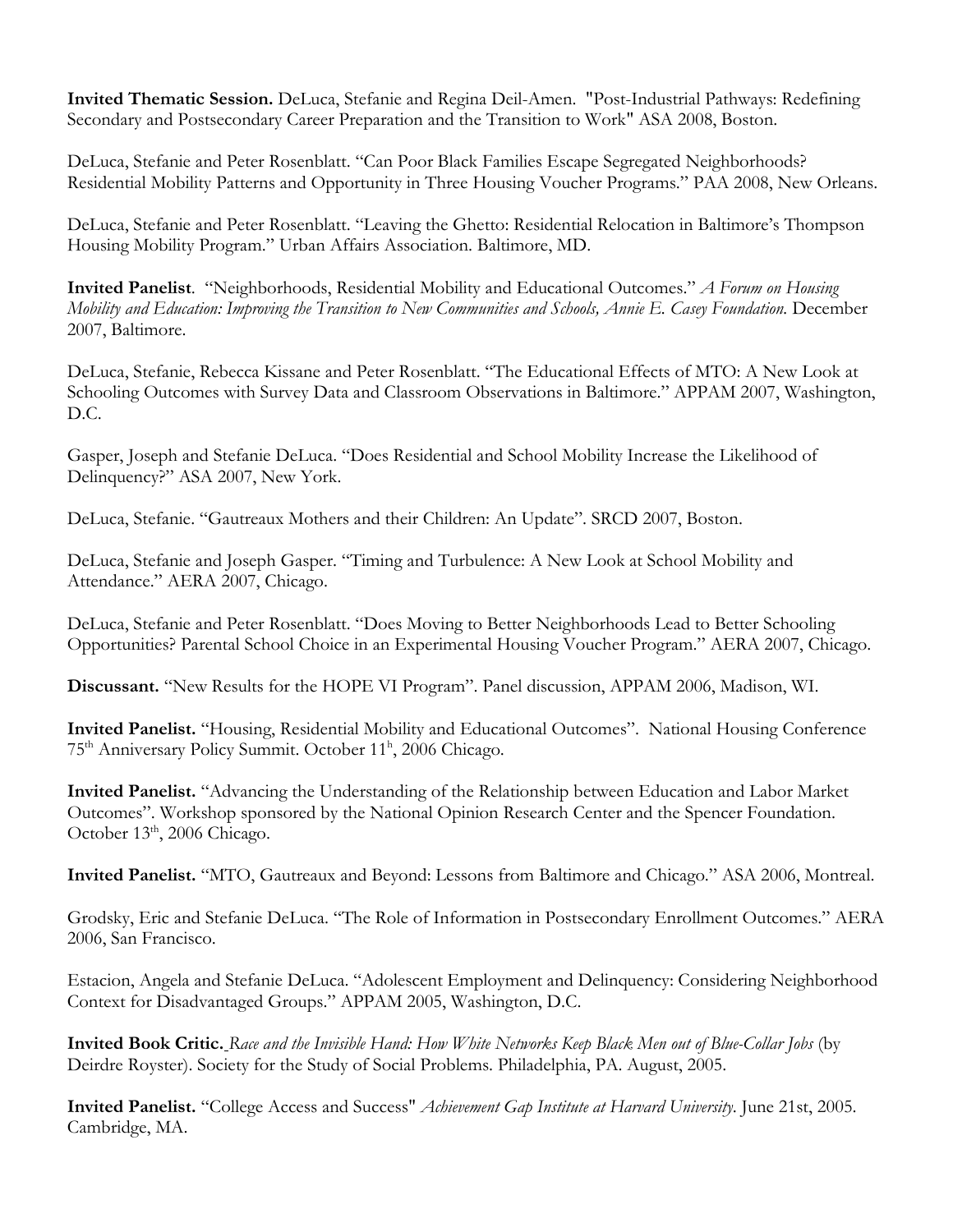**Invited Panelist.** "Beyond Achievement Scores: The Effects of Exit Exams on the Effort and Aspirations of Low SES Students." *Education, Diversity and Public Policy in California*. May 19-20<sup>th</sup>, 2005. Davis, CA.

DeLuca, Stefanie and Angela Estacion. "Coming and Going: The Effects of Residential and School Mobility on Neighborhood Characteristics, School Quality, and Student Outcomes". AERA 2005, Montreal.

DeLuca, Stefanie, Stephen Plank and Angela Estacion. "Can Career and Technical Education Impact College Enrollment? An Examination of Specific Programs and Course Taking" ASA 2004, San Francisco.

Plank, Stephen, Stefanie DeLuca and Angela Estacion. "High School Dropout and the Role of Career and Technical Education: A Survival Analysis of Surviving High School" ASA 2004, San Francisco.

Plank, Stephen, Stefanie DeLuca, Angela Estacion and Jeffrey Wayman. "School-to-work programs and adolescents' expectations: Evidence from the NLSY97." SRA 2004, Baltimore.

DeLuca, Stefanie. "What "Counts" As Hard Work? Comparing Teacher and Student Reports of Student Effort." ASA 2003, Atlanta.

**Discussant**. "How Do Women's Educational Attainments Affect the Attainments of the Subsequent Generation (by Robert Mare)." Northwestern/University of Chicago Joint Center for Poverty Research Colloquia, May 2003.

Bozick, Robert and Stefanie DeLuca. "Better Late Than Never? An Examination of Delayed Enrollment in the High School to College Transition." PAA 2003, Minneapolis.

**Discussant**. "What Are the Problems with The U.S. ''College for All'' Policy? What Are the Alternatives?" Association for Public Policy Analysis and Management, 2002.

DeLuca, Stefanie. "Beyond Achievement Scores: The Effects of Exit Exams on the Effort and Aspirations of Low SES Students." ASA 2002, Chicago.

DeLuca, Stefanie and James E. Rosenbaum. "Do Blacks Prefer Integrated Neighborhoods? Testing Survey Opinions with Quasi-Experimental Residential Mobility Data." ASA 2002, Chicago.

DeLuca, Stefanie and James E. Rosenbaum. "Institutional Contexts and Historical Effects in Adolescent Lives". Society for Research on Adolescence (SRA) 2002, New Orleans.

DeLuca, Stefanie, Terri Pigott, and James E. Rosenbaum. "Are Dropout Decisions Related to Peer Threats, Social Isolation, and Teacher Disparagement Across Schools? A Multilevel Approach to Social Climate and Dropout" AERA 2002, New Orleans.

DeLuca, Stefanie. "The Importance of High School Effort and Student Behaviors for College Persistence: Comparing Student and Teacher Reports". AERA 2002, New Orleans.

DeLuca, Stefanie. "Late Bloomers and Fade-outs: Does the Timing of School Performance Matter in the Long Run?" AERA 2001, Seattle.

Rosenbaum, James and Stefanie DeLuca. "Which High School Students Feel Unsafe and Rebellious? The Influence of Isolation and Teacher Rejection". AERA 2001, Seattle.

DeLuca, Stefanie and James E. Rosenbaum. "Residential Mobility Effects on Women and Children." Biennial Meeting of the Society for Research on Child Development (SRCD) 2001, Minneapolis.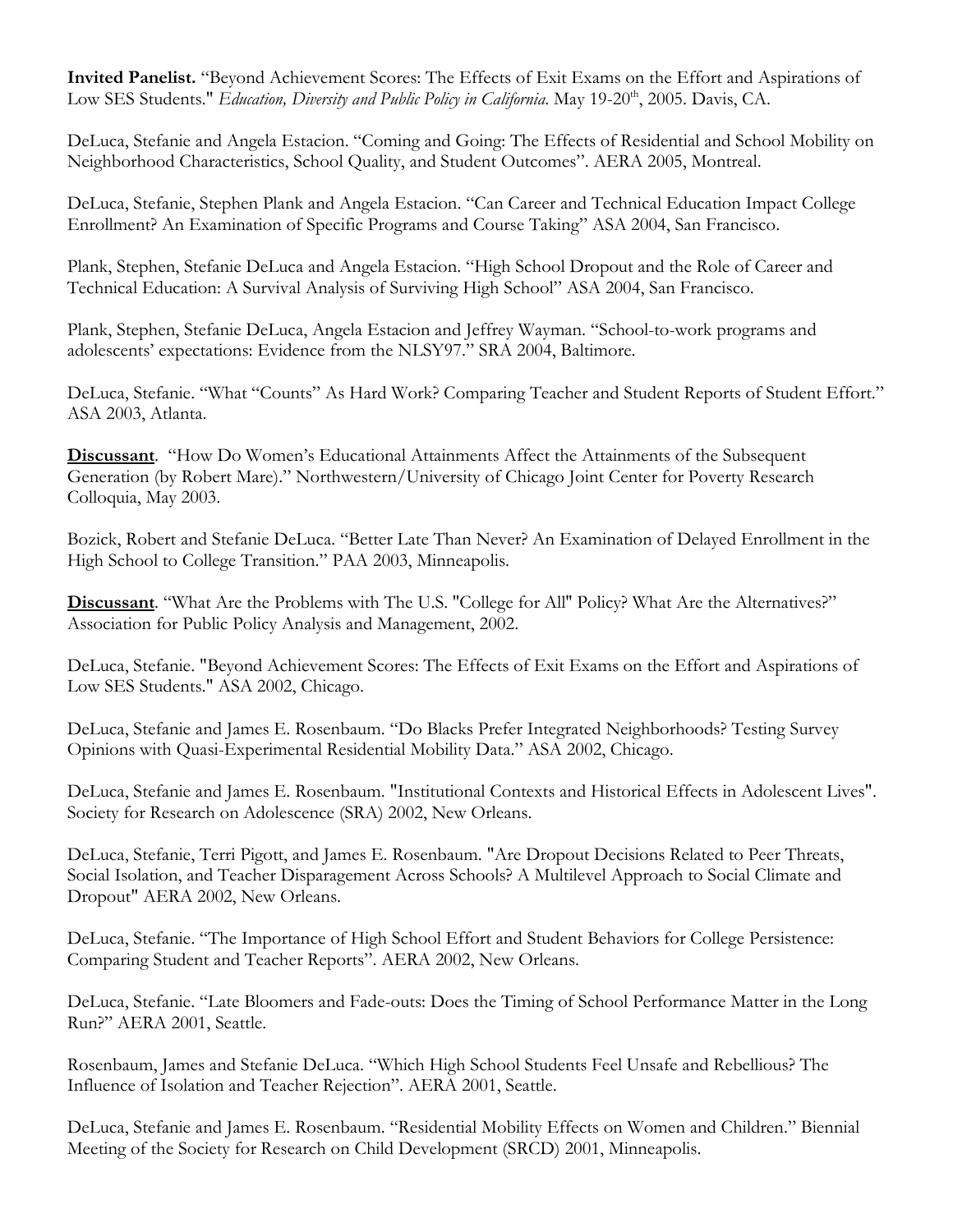DeLuca, Stefanie and James E. Rosenbaum. "Which Residential Moves Persist? Long-term Follow-Up of Low-Income Blacks Who Move to White Suburbs." Annual Meeting of the Population Association of America (PAA) 2001, Washington, D.C.

DeLuca, Stefanie and James E. Rosenbaum. "Are Dropout Decisions Related to Safety Concerns, Social Isolation, and Teacher Disparagement?" Paper presented at "Dropouts in America: How Severe is the Problem? What Do We Know About Intervention and Prevention?" A research conference co-sponsored by Achieve, Inc. and the Civil Rights Project at Harvard University: January, 2001.

Rosenbaum, James E., Stefanie DeLuca, and Shazia R. Miller. "Do Noncognitive Behaviors Affect School Grades, Educational Attainment and Earnings?" ASA 2000, Washington, D.C.

DeLuca, Stefanie and James E. Rosenbaum. "Special Education and Neighborhoods: Does Social Context Affect Diagnosis?" Annual Meeting of the American Educational Research Association (AERA) 2000, New Orleans.

Rosenbaum, James E. and Stefanie DeLuca. "Do Low-SES Students Get Less Pay-Off for Their School Efforts?" Annual Meeting of the American Sociological Association (ASA) 1999, Chicago.

# **POLICY AND PUBLIC SERVICE**

## **Technical/Legal Advising**

•**Expert Witness**, Fair housing litigation on behalf of residents in Connecticut. 2019-present

•**Research Team Member**, Evaluation of the HUD Housing Choice Voucher Mobility Demonstration (with Abt Associates and the Urban Institute), 2020-present

•**Advisory Board Member**, Regional Education Lab Northwest, 2018-present

•**Federal Research Advisory Commission Member, United States Department of Housing and Urban Development**, Moving to Work Demonstration Expansion. Appointed June 2016-present

•**Advisory Board Member**, Mayor's Action Plan for Neighborhood Safety, New York City. January 2016

•**Advisor**, Small Area Fair Market Rent Demonstration Evaluation, Abt Associates Contract for the U.S. Department of Housing and Urban Development. January 2016-2018.

•**Advisor**, Housing Search Among Ethnic and Racial Minorities Study, The Urban Institute. Feb 2014-October 2016

•**Advisory Board Member**, Evaluation of the Atlanta Housing Authority's Moving to Work demonstration, through Emory University. December 2013-2015

•**Advisor**, Fair Housing Center of Connecticut, Housing Choice Voucher Programs, New Haven, Stamford, Norwalk. January, 2013

•**Board Member**, The Reinvestment Fund, Policy Advisory Board, Philadelphia. December 2012-December 2019

•**Member**, Pay for Success Working Group. Office of the Mayor, Office of the Budget Director, Baltimore City. March 2012-2014

•**Board Member**, Chicago Regional Housing Choice Initiative. Metropolitan Planning Council, October 2011- 2015

•**Participant**, Aspen Institute Roundtable on Community Change, September 2011.

•**Board Member**, Social Science Advisory Board. Poverty and Race Research Action Council, 2011-present •**Member**, Technical Review Panel, National Center for Education Statistics, Career/Technical Education Statistics (CTES), 2009

• National Advisory Panel, Kent County Community Schools Initiative, Grand Rapids, MI, 2007-2008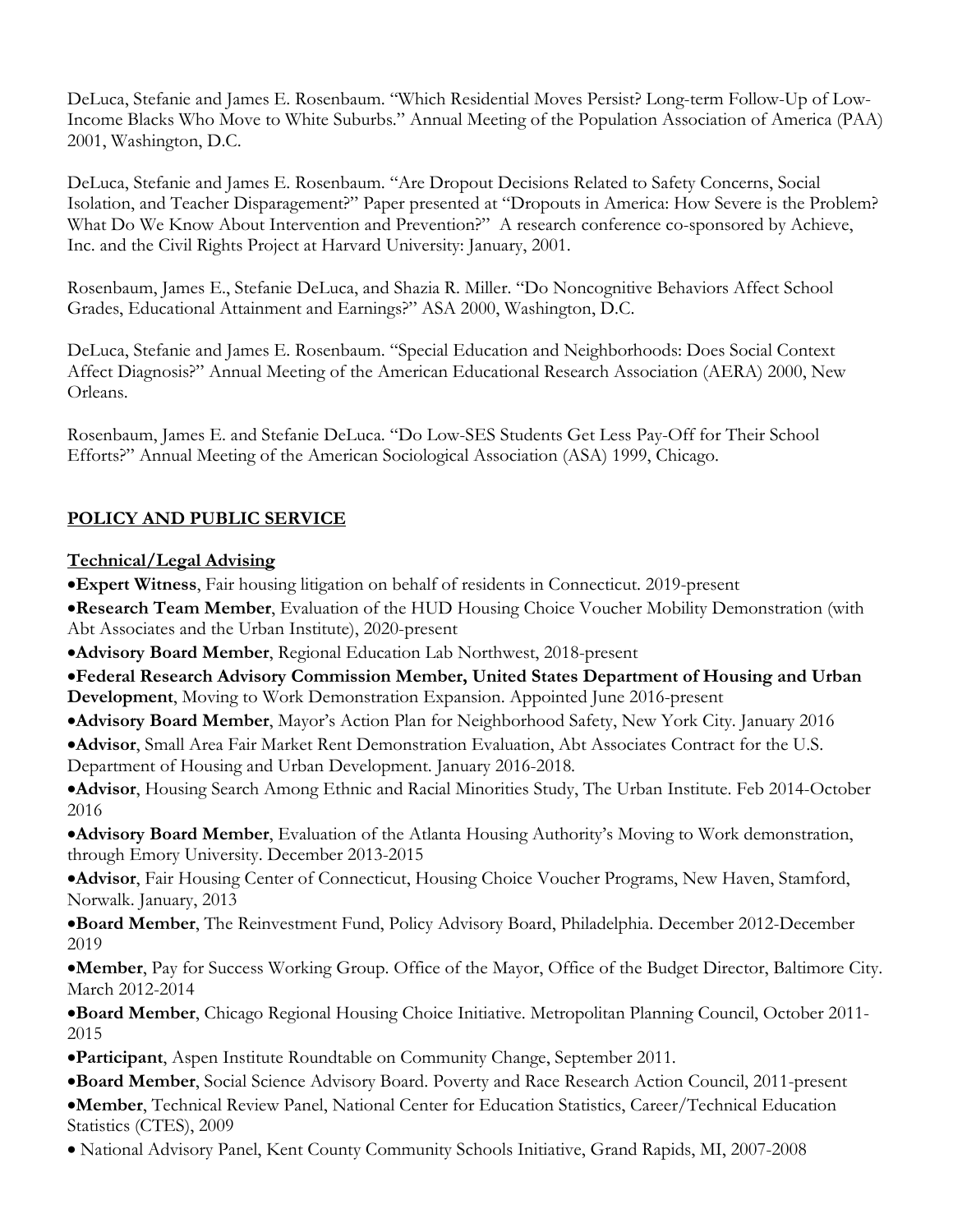- **Advisory Board Member**, Baltimore Career Academy, 2007-2010
- **Research Consultant**, Editorial Projects in Education, for *Education Week,* 2007-2009
- **Technical advisor**, National Center for Education Statistics, planning phase of the High School Longitudinal Study (HLSL: 09), December 2006

• **Expert Witness**, *Thompson v. Department of Housing and Urban Development.* CIVIL ACTION NO. MJG-95-309  $(2005 - 2006)$ 

• **Research Consultant,** Annie E. Casey Foundation, *Making Connections* neighborhood research program and the Planning Research and Development Unit (PRDU), 2002-2004

#### **Legislative Impact of Research**

Housing Mobility Demonstration Act of 2018, 2019 (HR 5793) Choice in Affordable Housing Act of 2021 (S 1820) Family Stability and Opportunity Vouchers Act of 2019, 2021 (S 1991)

### **Congressional, Federal, State and Other Policy Briefings**

Plenary speaker, White House Summit on Evidence for Action, hosted by the White House Office of Science and Technology Policy, in partnership with the Office of Management and Budget (with Raj Chetty and Andria Lazaga). April  $7<sup>th</sup>$ , 2022.

Presentation to Participating Housing Authorities in HUD Housing Mobility Demonstration, October 6<sup>th</sup>, 2021.

Research briefing podcast for Baltimore County Commissioner's Office on HOME Act Bill, October 25<sup>th</sup>, 2019.

Research briefing meeting with Secretary Ben Carson, Department of Housing and Urban Development, August  $23<sup>rd</sup>$ , 2019.

Presentation to Council of Large Public Housing Authorities, March 21<sup>st</sup>, 2019.

Family Impact Seminar on Housing Policy. Briefing to Oregon State Legislators. September 24-25<sup>th</sup>, 2018.

"Brokering the Geography of Opportunity: How Landlords Affect Access to Housing and Neighborhood Quality Among HUD Assisted Renters." Briefing to the Department of Housing and Urban Development. November  $18<sup>th</sup>$ , 2016.

Briefing on *Coming of Age in the Other America* to the Office of the Assistant Secretary of Planning and Evaluation, Department of Health and Human Services. October 12<sup>th</sup>, 2016.

Briefing on *Coming of Age in the Other America* to the Interagency Working Group on Youth. Department of Health and Human Services. October 12, 2016.

"What Does Poverty Mean for Children?" Briefing on youth and poverty for Representative Rosa DeLauro (D), Rayburn House, Washington D.C. June 23rd, 2016.

Panel on Baltimore, Education and Integration, at interagency listening session on strategies to close racial and socioeconomic gaps, Dept. of Housing and Urban Development, Dept. of Transportation, Dept. of Education, June  $8^{\text{th}}$ , 2016.

Testimony on Housing Mobility, Neighborhoods and Families. Connecticut State Legislature Informational Hearing. February 29<sup>th</sup>, 2016.

Testimony on HB 759 Maryland HOME Act, at the Maryland House of Delegates, February 23rd, 2016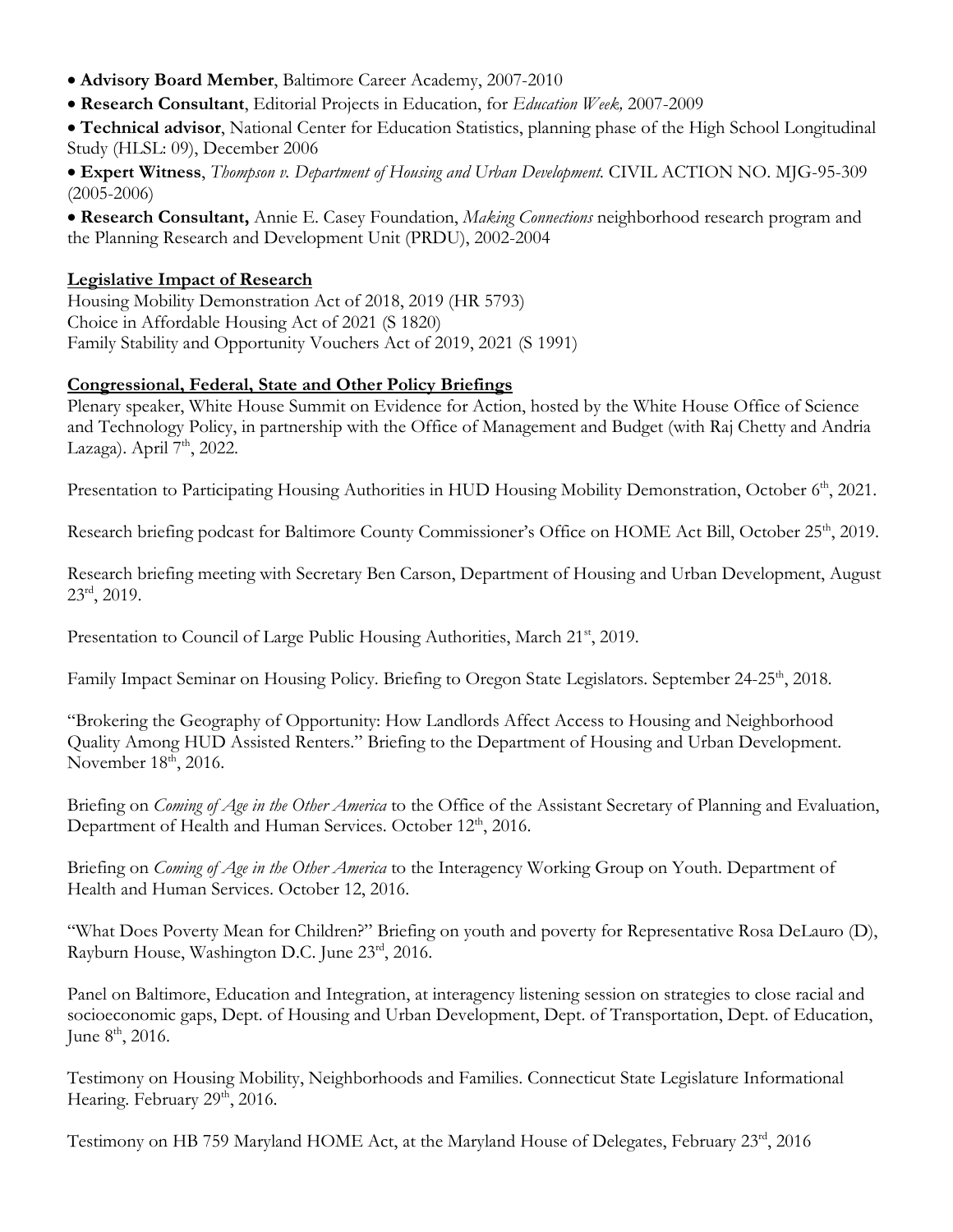"Regional Housing Mobility Programs: Practitioner Convening." Department of Housing and Urban Development, January 22<sup>nd</sup>, 2015.

"Creating Moves to Opportunity", Harvard University, December 7-8<sup>th</sup>, 2015.

"A Dialogue about the Intersection of School Choice & Housing Choice." Invited panel at the Fordham Institute, Washington, September 29<sup>th</sup>, 2015.

"Understanding Voucher Families' Search for Housing." Invited presentation at the Poverty and Race Research Action Council's Conference on Housing Mobility, Chicago, July 16<sup>th</sup>, 2010.

"Leveraging Housing Opportunity for Educational Opportunity: Lessons from Families," Briefing to the Council of Large Public Housing Authorities (CLPHA), Washington, D.C. March 28<sup>th</sup>, 2014.

"Neighborhoods and Education: What Can Housing Mobility Accomplish?" *After Thompson: Implications for the Wellbeing of Children*, a symposium with local policymakers, practitioners and researchers, Annie E. Casey Foundation, February 7<sup>th</sup>, 2014.

"Brokering the Geography of Opportunity: How Landlords Affect Access to Housing and Neighborhood Quality Among HUD Assisted Renters." Briefing to the Department of Housing and Urban Development. Jan. 30th, 2014.

"How Housing Policy Intersects with the Lives of Poor Families: Reflections on Recent Fieldwork in Mobile, AL and Baltimore, MD." Office of Fair Housing and Equal Opportunity, Department of Housing and Urban Development. July 24<sup>th</sup>, 2012.

"Learning from Voucher Families: Close-ups of the Search Process in Mobile and Baltimore." Invited talk at the Fifth National Conference on Assisted Housing Mobility, sponsored by the Urban Institute and Poverty and Race Research Action Council. June 12<sup>th</sup>, 2012.

"Housing Mobility and Access to Educational Opportunity." Invited talk at the Fifth National Conference on Assisted Housing Mobility, sponsored by the Urban Institute and Poverty and Race Research Action Council. June 12<sup>th</sup>, 2012.

"Housing the Poor: Families, Subsidized Housing Programs and the Rental Market". Policy briefing for local and state policymakers, sponsored by the Institute for Policy Research at Northwestern University, Chicago, IL. April 30th, 2012.

"Increasing Access to High Performing Schools in an Assisted Housing Voucher Program." Invited Talk for the Research and Policy Roundtable: Coordinating Housing and Education Policy to Support Racial and Economic Integration. Department of Housing and Urban Development/Department of Education Joint Meeting. Washington, D.C. February 3rd. 2011.

"Housing Opportunity Through Assisted Mobility Programs" Invited presentation to state and local policymakers at the Connecticut Fair Housing Conference, Hartford. October 27<sup>th</sup>, 2010.

"Sustaining and Promoting Opportunity Through Assisted Mobility: A Focus on Schools and Residential Stability." Invited presentation at the Poverty and Race Research Action Council's Conference on Housing Mobility, Urban Institute, Washington. DC. June 10<sup>th</sup>, 2010.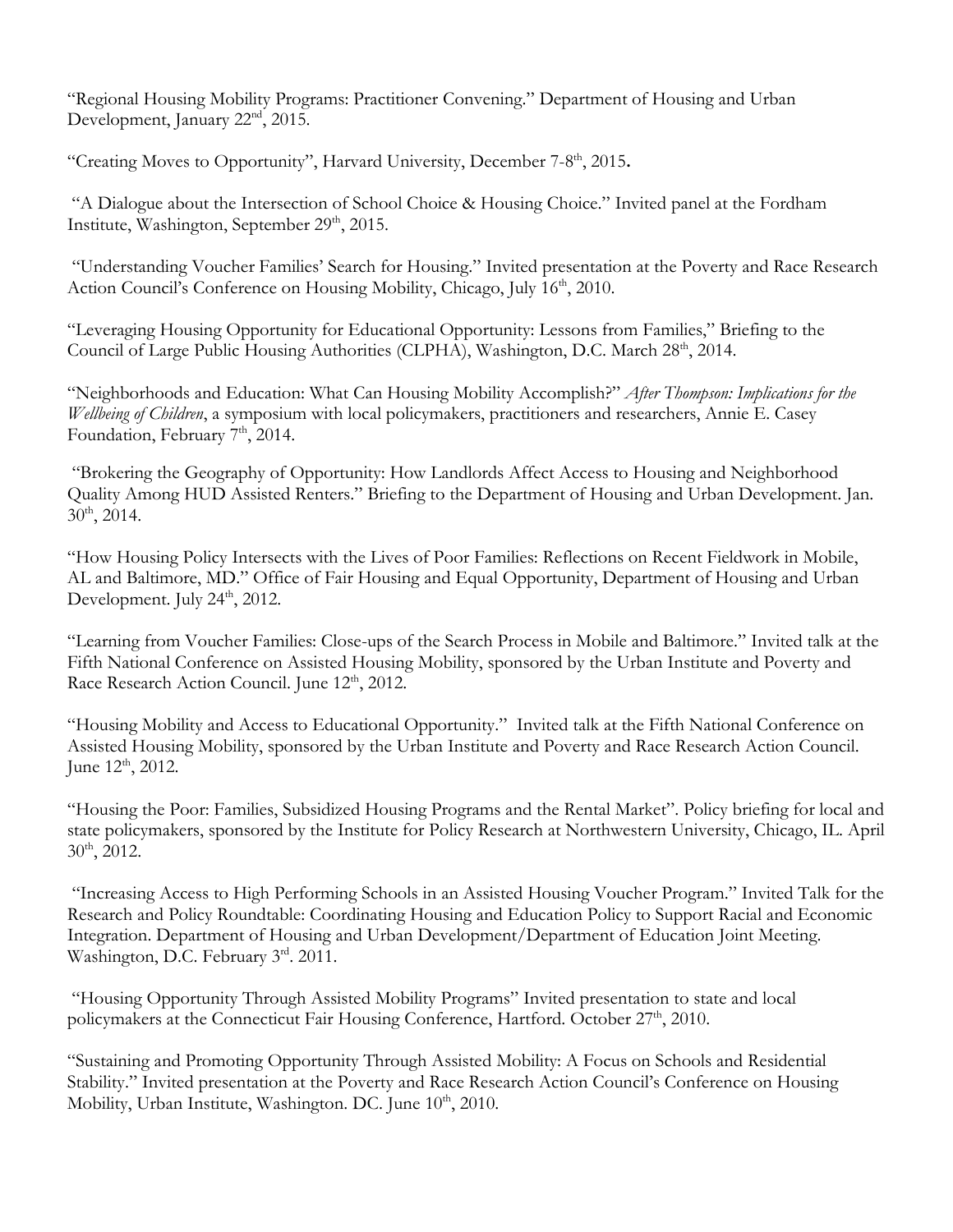"Residential Mobility, Neighborhoods and Poverty: Results from the Chicago Gautreaux Program and the Moving to Opportunity Experiment." Invited presentation at the Department of Housing and Community Development, Washington, D.C. April 6<sup>th</sup>, 2010.

"Residential Mobility, Neighborhoods and Poverty: Results from the Chicago Gautreaux Program and the Moving to Opportunity Experiment." Presented to the Office of Fair Housing and Equal Opportunity, Department of Housing and Urban Development, November 17<sup>th</sup>, 2009.

"Special Education and Race." Briefing at the Federation of Behavioral, Psychological and Cognitive Sciences, convened to address IDEA reauthorization. Rayburn House, March  $7<sup>th</sup>$ , 2003

## **Invited Speaking Engagements**

- "When Anything Can Happen": Anticipated Adversity and Postsecondary Decision-Making" Harvard University (Opportunity Insights), May 4<sup>th</sup>, 2022; Swansea University, Wales, UK, March 17<sup>th</sup>, 2022; Stanford University Pathways Lab, March 2<sup>nd</sup>, 2022.
- **Speaker, Pasadena City College,** Research to Practice Partnership Seminar, December 3rd, 2021.

• **Russell Sage Foundation**, "Administrative Burdens" conference for special journal issue. "DeLuca, Stefanie, Lawrence S. Katz and Sarah Oppenheimer. "'When Someone Cares About You, It's Priceless': Reducing Administrative Burdens and Boosting Confidence in the Creating Moves to Opportunity Experiment."; February  $25<sup>th</sup>$ , 2022.

• **Panel Speaker, University of Chicago, Mansueto Institute,** "How do we properly measure K-12 school quality, and do these measures plausibly mediate neighborhood effects on kids", October 6<sup>th</sup>, 2021

• **Speaker, George Washington University,** "The Segregated City" October 1st, 2021

• **Panel Speaker, National Association for Housing and Redevelopment Officials,** "Future of the Housing Choice Voucher Program", July 13<sup>th</sup>, 2021

• **Participant, Robin Hood Foundation and The Century Foundation,** Housing Roundtable for Next NYC Mayoral Administration, March 22, 2021

• **Event Speaker, National Apartment Association,** "Creating Moves to Opportunity: Increasing Housing and Neighborhood Quality and Working with Landlord," November 10<sup>th</sup>, 2020

• **Event Speaker, J-PAL North American State and Local Innovation Initiative,** "Incorporating qualitative research and interdisciplinary perspectives in randomized evaluations." Sept.  $30<sup>th</sup>$ ,  $2020$ 

- **Keynote Speaker, University of Pennsylvania Institute for Urban Design, March 5th 2020**
- **Keynote Speaker, National Association of Realtors, February 6th 2020**
- **Fireside Chat with Mayor Muriel Bowser, National Press Club, February 6th 2020**
- American University, Panel on Inequality, November 9<sup>th</sup>, 2017
- **Urban Institute Roundtable on Housing Instability October 3rd, 2017**
- **National Alliance of Resident Services in Assisted and Affordable Housing Keynote, Sept 22nd, 2017**
- Maryland Consumer Rights Coalition "Know Before You Enroll" Keynote, Sept 25<sup>th</sup>, 2017

• Harvard University, Radcliffe Institute, "Decision-Making Among the Urban Poor", December 14-15<sup>th</sup>, 2016**.** 

• The Century Foundation, "The Cycle of Poverty is Not Inevitable," June 15<sup>th</sup>, 2016

## • **"**Creating Moves to Opportunity: Experimental Evidence on Neighborhood Choice Among Housing Voucher Recipients"

University of North Carolina at Greensboro, September 2021; 21<sup>st</sup> Century Cities Initiative, Johns Hopkins, November 12<sup>th</sup>, 2020; Washington University St. Louis, Oct. 19<sup>th</sup>, 2020; University of Southern California, Oct. 13<sup>th</sup>, 2020; Urban Institute, July 13<sup>th</sup>, 2020; University of Washington, April 2020; Georgetown University, keynote at Sociology of Housing Conference, Oct. 4<sup>th</sup>, 2019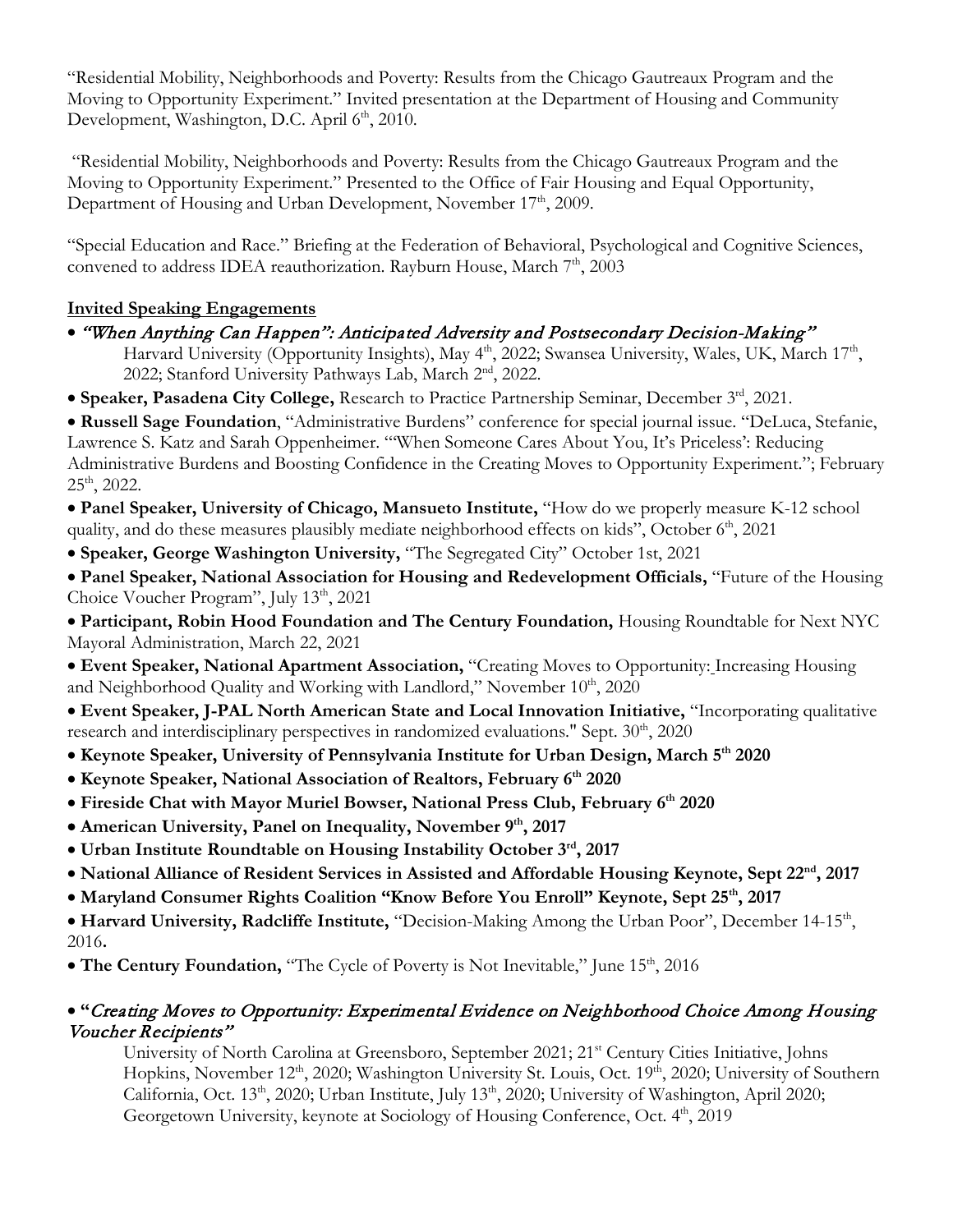## • Coming of Age in the Other America, book events:

Ohio State University, February 10<sup>th</sup>, 2020; University of California at Davis, November 2019; University of Chicago, April 2019; University of Illinois at Chicago, March 2019; University of Pennsylvania, Feb 2019; Princeton University, November 2018; National Association of State Arts Agencies, October 2018; Northwestern University School of Education and Social Policy, May 22<sup>nd</sup> 2018; Columbia University, April 19<sup>th</sup>, 2018; SUNY-Cortland March 27<sup>th</sup>, 2018; Bridgewater State University, March 15<sup>th</sup>, 2018; Boston University, September 20<sup>th</sup>, 2017; Metropolitan Milwaukee Fair Housing Council, Wisconsin State Fair Housing Conference, July 19<sup>th</sup>, 2017; American Ethical Union, June 2017; UCLA Department of Sociology, May 2017; Society for Prevention Research, May 31st, 2017; Amazing Grace Fellowship Church and Johns Hopkins Bloomberg School of Public Health, May 4<sup>th</sup>, 2017; CityLit Festival, April 29<sup>th</sup>, 2017; University of Wisconsin Milwaukee, April 27<sup>th</sup>, 2017; Stanford University CEPA, April 13<sup>th</sup>, 2017; Lambert Foundation, April 12<sup>th</sup>, 2017; Annapolis Book Fair, April 8<sup>th</sup>, 2017; University of Notre Dame, April 2017; Federal Reserve Bank, Washington, D.C., March 23<sup>rd</sup>, 2017; Arts Everyday March 11<sup>th</sup>, 2017; University of North Carolina Chapel Hill (Sociology and Ed Policy), March 1<sup>st</sup>, 2017; University of Maryland School of Medicine CURE Mentors, February 20<sup>th</sup>, 2017; Baltimore Ethical Society, February 19<sup>th</sup>, 2017; Federal Trade Commission, February 7<sup>th</sup>, 2017; Johns Hopkins School of Public Health Baltimore Researchers Dinner, January 26<sup>th</sup>, 2017; Jobs of the Future, Baltimore, December 14<sup>th</sup>, 2016; Central Scholarship of Baltimore, November, 2016; Baltimore Metropolitan Council, November 3rd, 2016; University of Maryland Department of Epidemiology, October 20<sup>th</sup>, 2016; America's Promise, October 9<sup>th</sup>, 2016; Barnes and Noble Baltimore, October 2016; United States Department of Health and Human Services, Office of the Assistant Secretary for Planning and Evaluation, October 14<sup>th</sup>, 2016; West Coast Poverty Center, University of Washington, September 30<sup>th</sup>, 2016; Baltimore Women's Giving Circle, September 14<sup>th</sup>, 2016; Enoch Pratt Library, Baltimore, September 2016; Ivy Bookstore, July 2016; United States Department of Housing and Urban Development, D.C headquarters, August 23rd, 2016; Abt Associates, August 10<sup>th</sup>, 2016; Association of Baltimore Area Grantmakers, July 28<sup>th</sup>, 2016; Horizons Community Center, Chestertown MD July 15<sup>th</sup>, 2016; Dan Rodricks *Roughly Speaking*, June 8<sup>th</sup>, 2016; Poverty and Race Research Action Council/Center for Law and Social Policy, May 2016; Johns Hopkins School of Education, May 4<sup>th</sup>, 2016; American Association of Pediatrics, May 1<sup>st</sup>, 2016; PBS To the Contrary, April 21<sup>st</sup>, 2016; American Educational Research Association, Sociology of Education SIG, April 7<sup>th</sup>, 2016; American University, February, 2016; University of Wisconsin-Madison, December 2015.

• **The Century Foundation,** "The Neighborhood Divided: Housing, Schools and Race in America." July 22nd, 2015.

• **University of Wisconsin, "**Racial Segregation, Schools and Neighborhoods: The Pitfalls and Promise of Choice Based Policies." November 8<sup>th</sup>, 2013.

• **University of Maryland, College Park.** "Studying Selection (Bias): The Challenges & Rewards of Research on Residential Mobility, Housing & Neighborhoods Effects". April 2013.

• **Johns Hopkins School of Medicine** "Housing Policy and Family Well-Being". February 2013.

• "Why Poor People Move: Residential Mobility, Selection and Segregation" **Cornell University,** March 2014; **University of Minnesota,** November 2013; **Rutgers University, Camden,** January, 2013; **Columbia University**, Oct 2012; **Harvard University**, **John F. Kennedy School of Government,** September, 2012**; New York University,** February 2012**; University of Wisconsin,** February 2011.; **Northwestern University,** January 2011.

• **Homeless Persons Representation Project, Enoch Pratt Free Library, Baltimore,** October 2012. •**The Century Foundation**, "Housing Policy Since *The Truly Disadvantaged*." Invited Panelist for Symposium on the 25<sup>th</sup> Anniversary of *The Truly Disadvantaged*. September 28<sup>th</sup>, 2012 (DC); October 26<sup>th</sup>, 2012 (New York).

• **Smithsonian Institution, National Museum of Natural History,** Invited Scholar for "The Scholar Is In: *RACE: Are We So Different?"* Part of the "Let's Talk about Race—At the Smithsonian" Series. November 16<sup>th</sup>, 2011.

• **Johns Hopkins Alumni Association**, "Families, Neighborhoods, Housing Policy." Philadelphia, October 2011.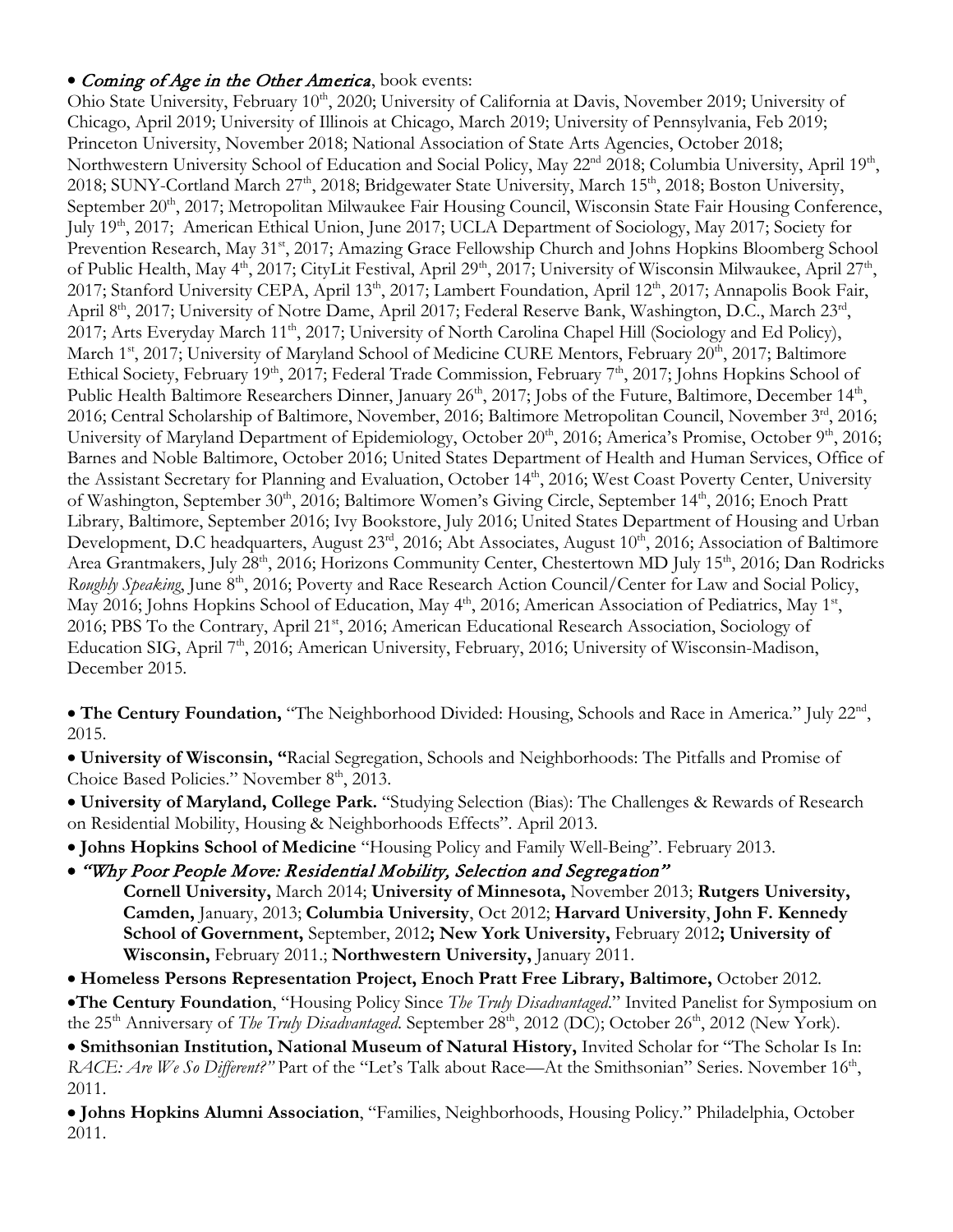• Brown University, "Navigating Urban Space: Housing the Poor in a Post-HOPEVI Era." March 18<sup>th</sup>, 2011.

• **University of Chicago**, *Rethinking Urban Poverty for the 21st Century: Institutional and Organizational Perspectives*. "Residential Dynamics, Neighborhood Quality and Housing Policy: Selection and the Stratification of Poor Minority Families", March 10-11<sup>th</sup>, 2011.

• **University of Wisconsin**, Wisconsin Center for Education Research, "Education and Housing Instability", February 2011.

• **Reginald F. Lewis Museum of Maryland African American History.** "Residential Mobility, Neighborhoods and Poverty: Results from the Chicago Gautreaux Program and the Moving to Opportunity Experiment", January  $8<sup>th</sup>$ , 2011.

• "Does Moving to Better Neighborhoods Lead to Better Schooling Opportunities?" **University of Chicago**, May 2010; **University of Maryland, Baltimore County,** April, 2009; **University of Virginia**, February 2009; **University of Washington,** April 2009.

• **University of Notre Dame**, "Should Everyone Go to College", invited symposium for book prospectus, November  $13<sup>th</sup>$ , 2009.

• Towson University, "The Effects of Housing Mobility Programs" Towson, MD March 5<sup>th</sup>, 2008.

• **University of Minnesota**, "Inferring Neighborhood Effects from Experimental and Quasi-Experimental Housing Voucher Studies", St. Paul, MN, January 24<sup>th</sup>, 2008.

• **University of Minnesota**, Department of Epidemiology, "Switching Social Contexts: Housing Mobility, Neighborhood Effects and Youth", St. Paul, MN, March 8<sup>th</sup>, 2007.

• **Doug and Maria DeVos Foundation**, "The Role of Social Contexts: Housing Mobility and Neighborhood Effects on Education Outcomes" Grand Rapids, MI, November 16th, 2006.

- **Johns Hopkins Alumni Association**, "American Neighborhoods", Baltimore, August 2nd, 2006.
- Johns Hopkins Alumni Association, "American Neighborhoods", New York City, April 25<sup>th</sup>, 2006.
- Women's Research and Education Institute, Rayburn House, Washington, D.C., June 28<sup>th</sup>, 2004.
- **Bloomberg School of Public Health, Johns Hopkins University,** "Preparing for Postsecondary Life: The New 'Vocationalism' and Educational Stratification", Baltimore, MD May 10<sup>th</sup>, 2004.

• **Institute for Policy Studies, Johns Hopkins University**, "Assessing the College for All Philosophy: The Role of Career and Technical Education in Early Education Outcomes", Baltimore, MD Oct. 9th, 2003.

## **Media Contributions/Citations**

### *Op-Eds and Invited Pieces*

"Renters and landlords alike need more federal assistance to survive the pandemic." OP-ED in the *Baltimore Sun* (with Meredith Greif, Philip Garboden, Eva Rosen and Kathy Edin), 2/3/2021.

"Section 8 needs updating." Letter to the Editor (with Garboden, Greif, Edin and Rosen), *Baltimore Sun*, 11/8/2019.

"Are For-Profit Colleges Failing to Live Up to Their Promises?" OP-ED (with Susan Clampet-Lundquist), *Newsweek* 5/10/2017.

"Baltimore's Youth Can Be More Successful Than Their Parents," (with Susan Clampet-Lundquist), OP-ED in *Washington Post Opinion*, 4/29/2016*.* 

"Dear Baltimore Youth: We See Your Incredible Promise. We Will Not Give Up On You." Commentary*, The Century Foundation.*

"Mossburg Misrepresents Research on Housing Vouchers," OP-ED *Baltimore Sun,* 5/6/2013.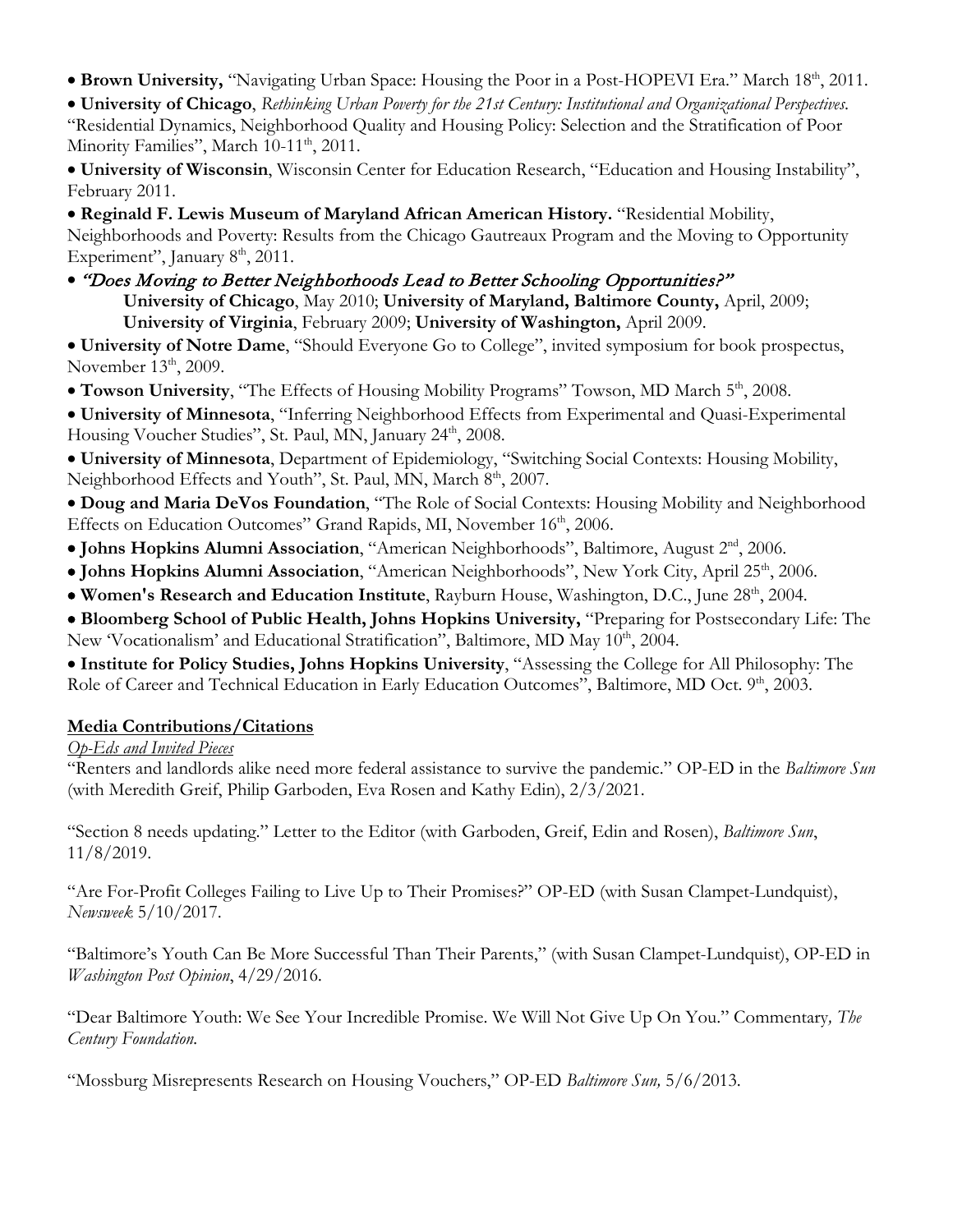"HUD Voucher Program Fails to Relocate Families From Poor Neighborhoods," OP-ED. *The Chattanoogan*, 1/2/2013; *North Dallas Gazette*, 1/7/2013*; InsightNews*.

Letter to the Editor on Hanna Rosin's "American Murder Mystery," (with Susan Popkin), 9/2008, *The Atlantic* 

"Delay is a disadvantage: Research shows those who put off college are less likely to graduate." Invited opinion article, *USA Today,* 2/26/2008.

#### *Media Citations*

"How landlords thwart America's attempts to house poor people." *The Economist*, 12/11/2021.

"When "anything could happen," students opt for shorter programs." *WorkShift*, 11/17/2021.

"The Simplest Fix to America's Rent Problem." *The Atlantic*, 10/20/2021.

"Flaws in the Section 8 program leave poor people trapped in 'monstrous, depressing places.' "*USA Today Network*, 10/27/2021.

"Coons-Cramer Bill Is A Good Step Toward Housing Choice Reform." *Forbes*, 6/1/2021.

"Race in America." *The Economist*, 5/22/2021.

"The Incentives That Might Make Landlords Take Section 8 Tenants." *Bloomberg CityLab*, 5/20/2021.

"Research shows changing schools can make or break a student, but the wave of post-COVID mobility may challenge the systems in ways we've never seen." *The 74*/*LA School Report*, 12/28/2020.

"Musical Chairs: When The Chairs Are Homes, No Fun When The Music Stops." *Affordable Housing Action*, 10/29/2020.

"Youth leaders stand on the front lines of Baltimore protest." *Baltimore Sun*, 6/6/2020.

"Segregation and poverty have declined among blacks since 1968: Yet deep disparities still persist." *The Economist*,  $6/4/2020$ .

"The Cities We Need." *New York Times*, 5/11/2020.

"The Coronavirus Class Divide: Space and Privacy." *New York Times*, 4/13/2020

"Renters detail just how hard it can be to find a Baltimore County landlord who will take a housing voucher." *Baltimore Sun*, 10/31/2019.

"Liberals for Inequality: The Meaning of a Seattle Experiment." *New York Times*, 8/8/2019.

"How a Section 8 Experiment Could Reveal a Better Way to Escape Poverty." *Atlantic CityLab*, 8/4/2019.

"In Seattle, A Move Across Town Could Be a Path Out of Poverty." *National Public Radio*, 8/4/2019.

"America has a housing segregation problem. Seattle may just have the solution." *Vox*, 8/4/2019.

"A Better Address Can Change a Child's Future: A low-cost experiment in Seattle is breaking the cycle of poverty." *New York Times*, 8/3/2019.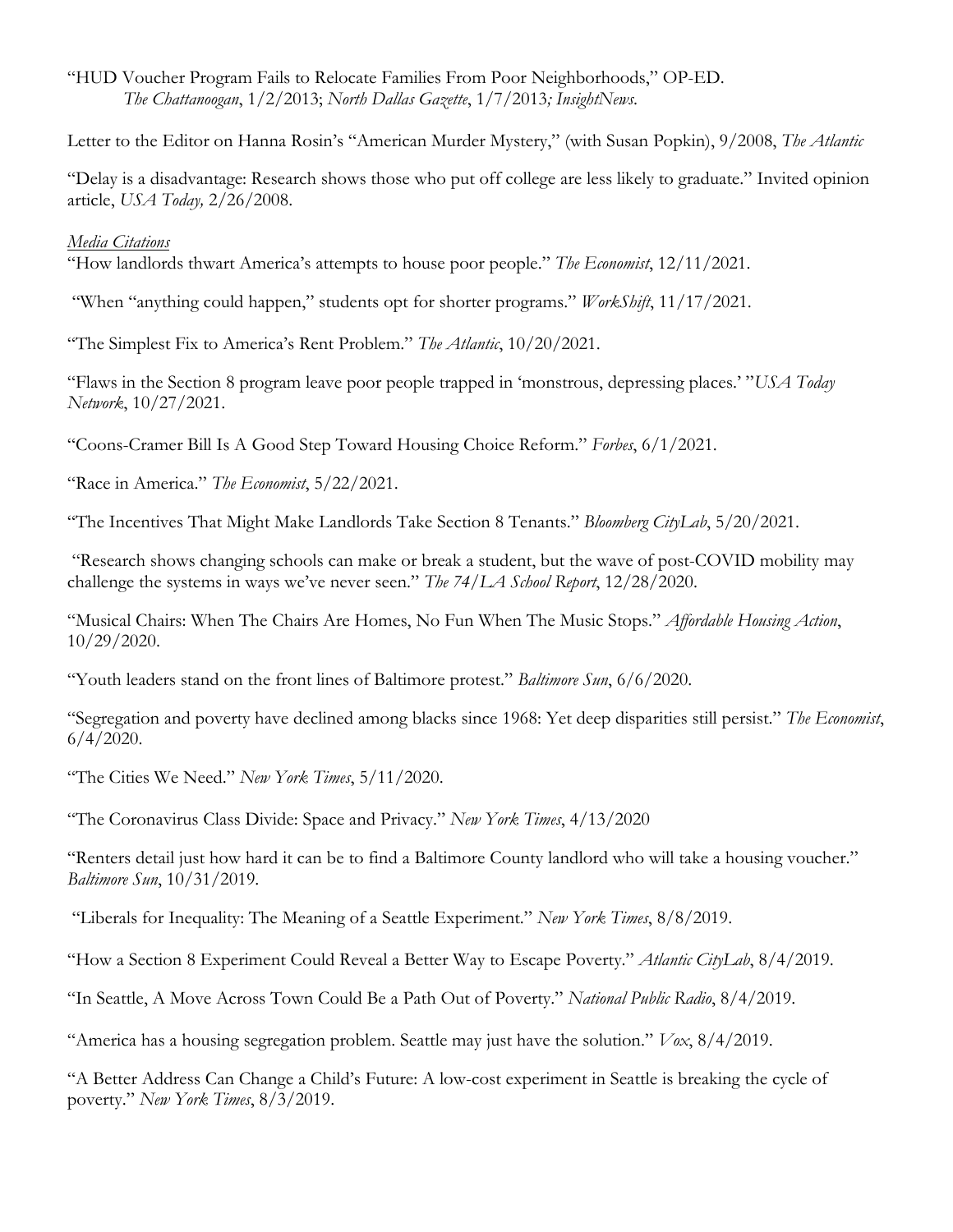"Freddie Gray's death launched an unprecedented effort to heal Baltimore. It wasn't enough." *Beaumont Enterprise,* 8/1/2019.

"Clashes with teens have become a polarizing issue in Baltimore. As adults argue, some youth feel ignored. *Baltimore Sun*, 05/30/2019.

"Student turnover slows academic growth, but many states aren't tracking the churn." *Milwaukee Journal Sentinel*, 10/10/2018.

"In Search of Section 8: Why Some Will Move Across the Country for Help with Rent," *WABE Atlanta Public Radio/National Public Radio*, 6/5/2018.

"Baltimore County police officer's death ignites a racial firestorm." *Baltimore Sun*, 5/25/2018.

"Segregation Still Exists. Here's How Baltimore is Trying to Solve It." *VICE News*, 4/18/2018.

"Once again, Baltimore's mayor has fired a police commissioner. Will it make a difference?" *Baltimore Sun*, 1/20/2018.

"Cold classrooms, patient dumping: Baltimore tries to put its best foot forward, stumbles." *Baltimore Sun*, 1/12/2018.

"2 Years After Unrest, Baltimore's Youth Are 'Still Fighting for The Basics" *NPR, All Things Considered*, 4/27/2017.

"Integration Works. Can It Survive the Trump Era?" *New York Times*, 2/9/2017.

"Top Takeaways from HUD Secretary Nominee Ben Carson's Senate Hearing." *Realtor.com*, 1/12/2017.

"Ben Carson, Shaped by Poverty, Is Likely to Bring Tough Love to HUD." *New York Times*, 1/11/2017.

"Housing groups fear Ben Carson will reverse efforts to improve low-income housing," *Tampa Bay Times*  12/6/2016.

"When For-Profit Colleges Prey on Unsuspecting Students," *The Atlantic* 10/24/2016.

"Why lower-income students are drawn to for-profit schools," *The Chicago Tribune* 10/7/2016.

"Why many low-income people end up at expensive for-profit colleges," *MarketWatch* 9/16/2016.

"Report: For-Profits Are Costly for Black Students." *Inside Higher Ed*, 9/16/2016.

"When Only Some Kids Can Afford Summer Camp — Why We Must Close the 'Enrichment Gap.'" *The 74*, 7/18/2016.

"Time to Push Again for a Baltimore Dirt Bike Park," *Baltimore Sun*, 7/9/2016.

"The Power of Identity Projects in Launching a Life," *Baltimore Sun*, 6/11/2016.

"It's a Tough Job Market for the Young Without College Degrees," *New York Times.* 5/10/2016*.*

"Baltimore Teens Find a Path Away from Violence Through 'Identity Projects,'" *Trace* 5/3/2016*.*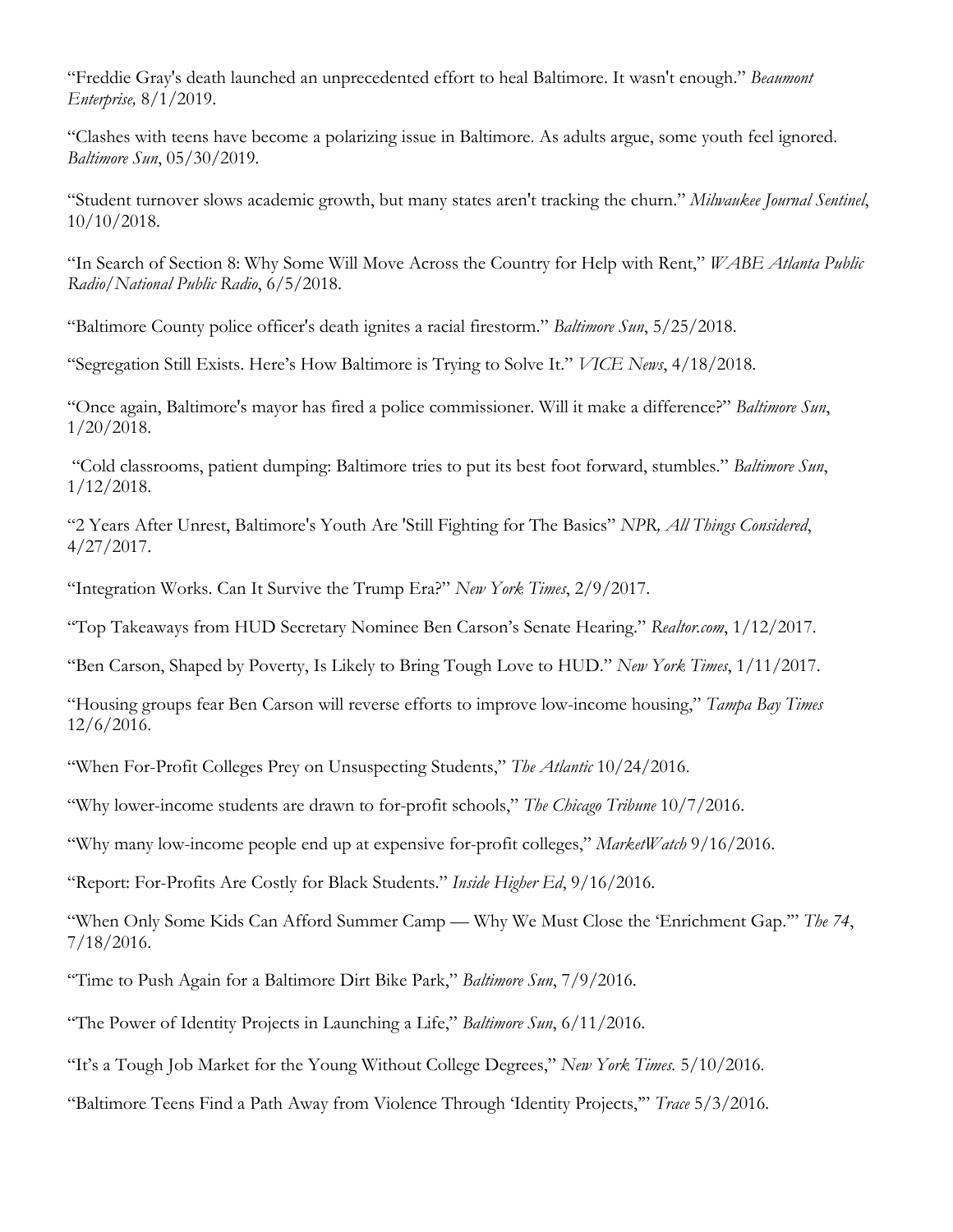"Coming of Age in the Other America," *WYPR Maryland Morning with Tom Hall*, 4/29/2016.

"On the Fast Track to Adulthood with Limited Options," *The Atlantic*, 4/28/2016.

"Cleveland Study Finds Bad Housing Associated with Poor Academic Performance," *Nonprofit Quarterly,*  4/26/2016*.*

"Huge Baltimore study reveals the key for young people trying to escape poverty," *Fusion,* 4/25/2016*.*

"After Freddie Gray, politics, policing and communities feel the difference," *Baltimore Sun*, 4/23/2016.

"Freddie Gray, unrest brought federal money to Baltimore," *WYPR Maryland Morning*, 4/22/2016.

"These Sociologists Say the Poverty Cycle Is Far From Inevitable," *Next City,* 4/20/2016.

"Why Becoming An Adult Means Something Very Different When You're Poor" *Washington Post*, 4/19/2016.

"Let's Talk About Millenials That Aren't Spoiled Rich White Kids," *New York Post* 4/14/2016.

Australian Public Radio (ABC) interview on "Counterpoint", 4/14/2016.

"Can Neighborhoods Be Revitalized Without Gentrifying Them?" *The Nation*, 4/12/2016.

"Coming of Age in the Other America" *Rising Up with Sonali* (Los Angeles, KPFK) 4/11/2016.

"Why Do Some Poor Kids Thrive?" *The Atlantic*, 4/6/2016.

"Will the Democrats Ever Face An African-American Revolt?" *New York Times*, 3/15/2016.

"Gov. Hogan announces \$700M plan to target urban decay in Baltimore," *The Baltimore Sun,* 1/5/2016.

"Housing policies still pin poor in Baltimore, but some escape to suburbs." *The Baltimore Sun*, 12/15/2015.

"Starting Over: Many Katrina victims left New Orleans for good. What can we learn from them?" *The New Yorker,* 8/24/2015.

*Baltimore's Future with David Warnock*, (interviews) 7/2/2015, 7/9/2015, 7/16/2015.

"Fair Housing" (interview) *Midday with Dan Rodricks*, *WYPR Baltimore Public Radio,* 7/8/2015.

"We Can't Talk About Housing Policy Without Talking About Racism." *The American Prospect*, 5/19/2015.

"Baltimore has more than 16,000 vacant houses. Why can't the homeless move in?" *Washington Post,* 5/12/2015.

"How to Make Life Better in Baltimore" (quoted) *The Daily Signal* 5/11/2015.

"Saving Sandtown-Winchester: decade-long, multimillion-dollar investment questioned" *Baltimore Sun*, 5/10/2015.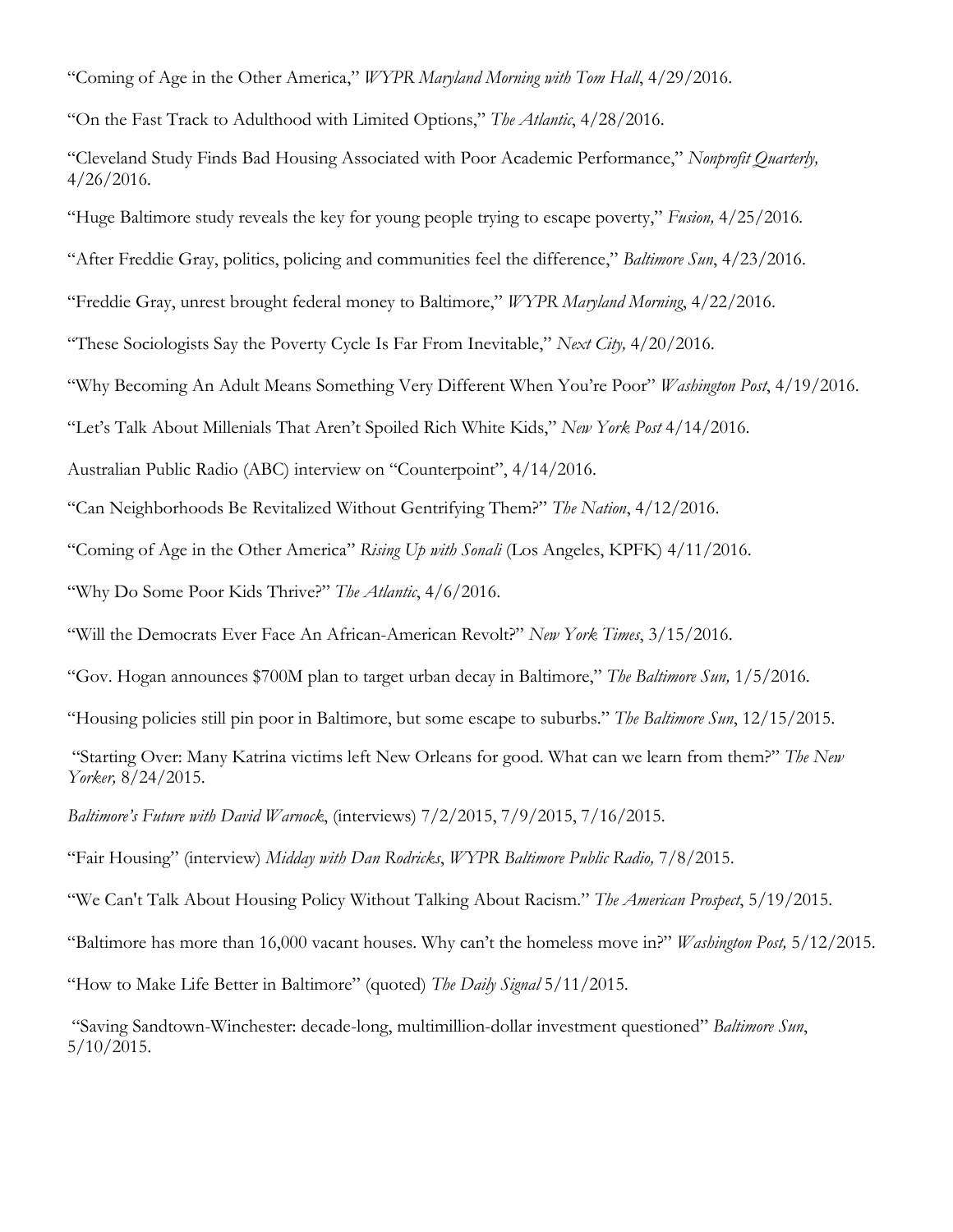"The fire and the fuel; Black America," *The Economist*, 5/9/2015.

"Why couldn't \$130 million transform one of Baltimore's poorest places?" *Washington Post*, 5/2/2015.

"Conservatives Make Baltimore Riots a Case for Welfare Reform" *US News and World Report* 5/1/2015.

"Baltimore Riots Send Charm City Reeling" *Yahoo! News*, AP 4/29/2015.

"The long, painful and repetitive history of how Baltimore became Baltimore" *Washington Post,* 4/29/2015.

BBC NEWSDAY (interview). 4/29/2015.

"Julian Castro Should Visit Baltimore on the Way to His New HUD Secretary Desk." *Next City*, 7/10/2014.

"The Benefits (Mostly) of Moving Families From High-Poverty Neighborhoods" *Washington City Paper*, 4/24/2014.

"How to Sell Poor, Inner-City Families on a Life in the Suburbs," *The Atlantic, Cities*, 3/28/2014.

"Is There a Better Model for Housing Vouchers?" *Governing Magazine,* 3/25/2014.

"What happens when the government tries to help poor people move to better neighborhoods?" *Washington Post, Wonkblog*, 3/24/2014.

"Baltimore 2014: Sandtown-Winchester Report" (interview) *Midday with Dan Rodricks*, *WYPR Baltimore Public Radio,* 1/8/2014.

"Study explores why some families return to poor neighborhoods," *Baltimore Sun,* 3/17/2013.

"The Neighborhood Effect" *The Chronicle of Higher Education,* 11/5/2012.

"The Lines Between Us: Housing Mobility" (interview) *Maryland Morning, WYPR Baltimore Public Radio,*  10/26/2012.

"Study: Two-fifths of high school graduates are unprepared for college or the workforce," *Washington Post*, *College Inc*., 12/12/2011.

"Moving Poor Kids to Affluent School Zones" (interview) *Midday*, *WYPR Baltimore Public Radio,* 7/11/2011.

"Census: Fewer than 10 percent of city households are nuclear families" *Baltimore Sun*, 12/18/2010.

"Study of Montgomery County schools shows benefits of economic integration" *Washington Post,* 10/15/2010.

"After-School Activity" *Time Magazine,* 9/13/2010.

"The Gap Year" (interview) *Midday*, *WYPR Baltimore Public Radio,* 4/14/2010.

"Officials, experts divided on housing" *Galveston County Daily News*, 8/9/2009.

"Breaking Up (Poverty) is Hard to Do" (interview) *Maryland Morning, WYPR Baltimore Public Radio,* 8/13/2008.

*"*Students See World During 'Gap Year'" (interview) *All Things Considered, National Public Radio*, 7/2008.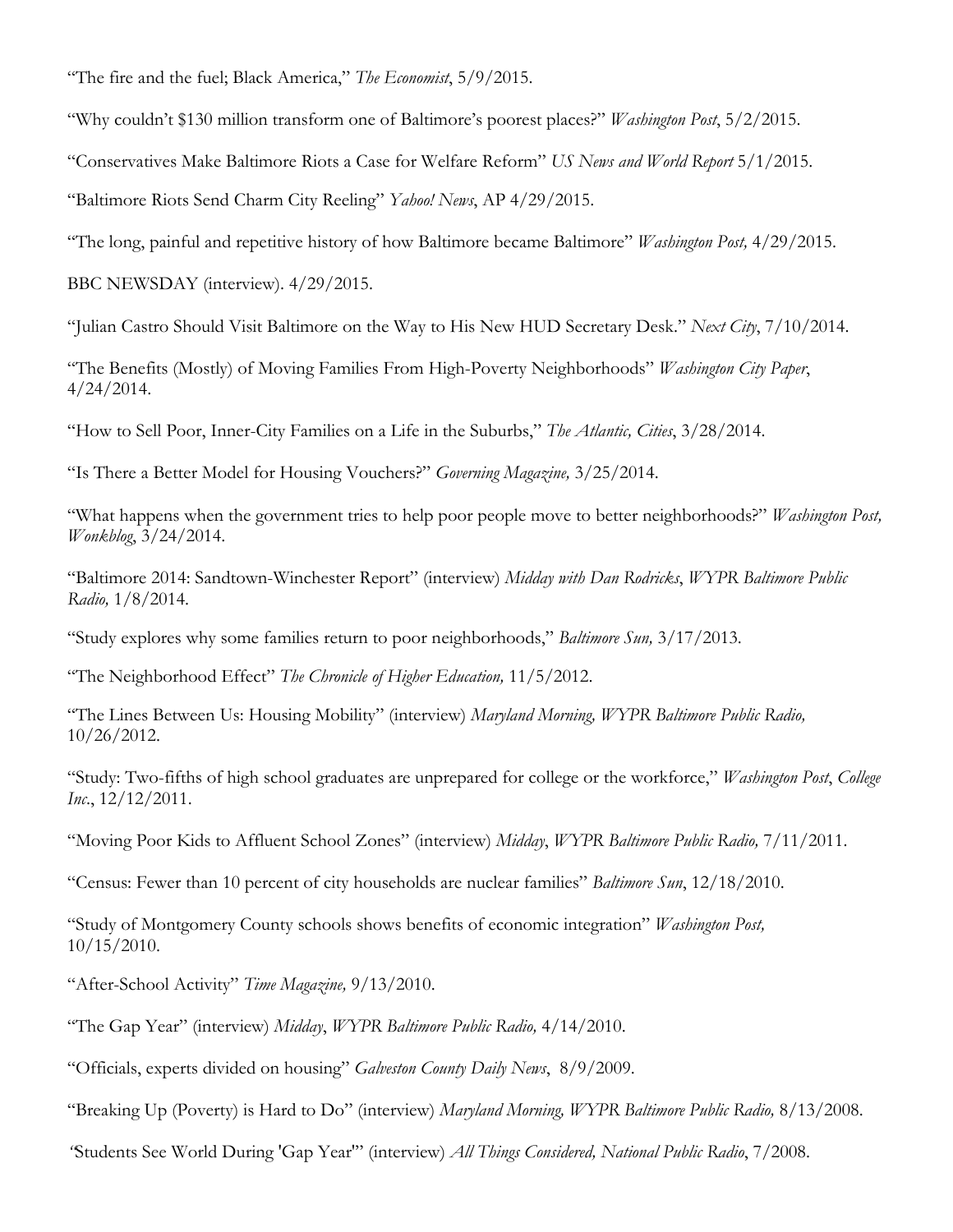"Gender Gap in Education" (interview) *Mark Steiner Show, Baltimore Public Radio,* 11/6/2007.

"Researchers Discuss Neighborhood Effects" (interview) *Tell Me More*, *National Public Radio,* 8/15/2007.

"Neighborhoods' Effect On Grades Challenged" *Washington Post,* 8/14/2007.

"What Does Ready Mean?" *Diploma Counts Report, Education Week*, 6/12/2007.

"Making the Gap Year Work" *Seattle Times,* 10/27/2006.

"Gap Year Student Numbers Increase" *Baltimore Sun*, July 9th, 2006; *Baltimore Sun*, 3/31/2006.

"Vocational education gives students options" *Florida Today*, 3/2006.

"Teens taking time before college" *Rochester Democrat and Chronicle,* 1/12/2006.

"Students who wait too long after high school may have tougher time" *Argus Leader,* 12/2005.

"College Chat: Advice from an Expert" *LA Family,* 12/2005.

"Still Separate: The Racial Divide in Housing Endures" *Baltimore Sun,* 1/31/2004.

(cited) *Education Week,* Feb. 2001. (cited) *Chicago Reader*, Oct. 13, 2000.

*Abridged Public Interviews*

**2021 American Sociological Association Publicly Engaged Scholar Award Interview <https://comurb.org/2022/01/25/interview-w-stefanie-a-deluca/>**

### **JPAL (Abdul Latif Jameel Poverty Action Lab)**

**[https://www.povertyactionlab.org/blog/8-17-21/strengthening-randomized-evaluations-qualitative](https://www.povertyactionlab.org/blog/8-17-21/strengthening-randomized-evaluations-qualitative-research-part-3-creating-moves)[research-part-3-creating-moves](https://www.povertyactionlab.org/blog/8-17-21/strengthening-randomized-evaluations-qualitative-research-part-3-creating-moves)**

### **Opportunity Starts At Home**

**[https://www.opportunityhome.org/resources/interview-the-qualitative-research-behind-opportunity](https://www.opportunityhome.org/resources/interview-the-qualitative-research-behind-opportunity-vouchers-with-dr-stefanie-deluca/)[vouchers-with-dr-stefanie-deluca/](https://www.opportunityhome.org/resources/interview-the-qualitative-research-behind-opportunity-vouchers-with-dr-stefanie-deluca/)**

### **Spotlight On Poverty**

**[https://spotlightonpoverty.org/spotlight-exclusives/helping-families-move-to-opportunity-a](https://spotlightonpoverty.org/spotlight-exclusives/helping-families-move-to-opportunity-a-conversation-with-stefanie-deluca/)[conversation-with-stefanie-deluca/](https://spotlightonpoverty.org/spotlight-exclusives/helping-families-move-to-opportunity-a-conversation-with-stefanie-deluca/)**

### **New Books Network with Stephen Pimpare**

**[https://newbooksnetwork.com/stafanie-deluca-et-al-coming-of-age-in-the-other-america-russell-sage](https://newbooksnetwork.com/stafanie-deluca-et-al-coming-of-age-in-the-other-america-russell-sage-foundation-2016/)[foundation-2016/](https://newbooksnetwork.com/stafanie-deluca-et-al-coming-of-age-in-the-other-america-russell-sage-foundation-2016/)**

## **SERVICE TO THE DISCIPLINE**

### **Professional Societies and Service**

• "Managing Research Teams Inside and Out." Professional development talk given for the William T. Grant Foundation Reducing Inequality Convening, December 3rd 2021

•Willard Waller Award Committee, American Sociological Association, 2016

•Elected Council Member, Sociology of Education Section, American Sociological Association, 2015-2017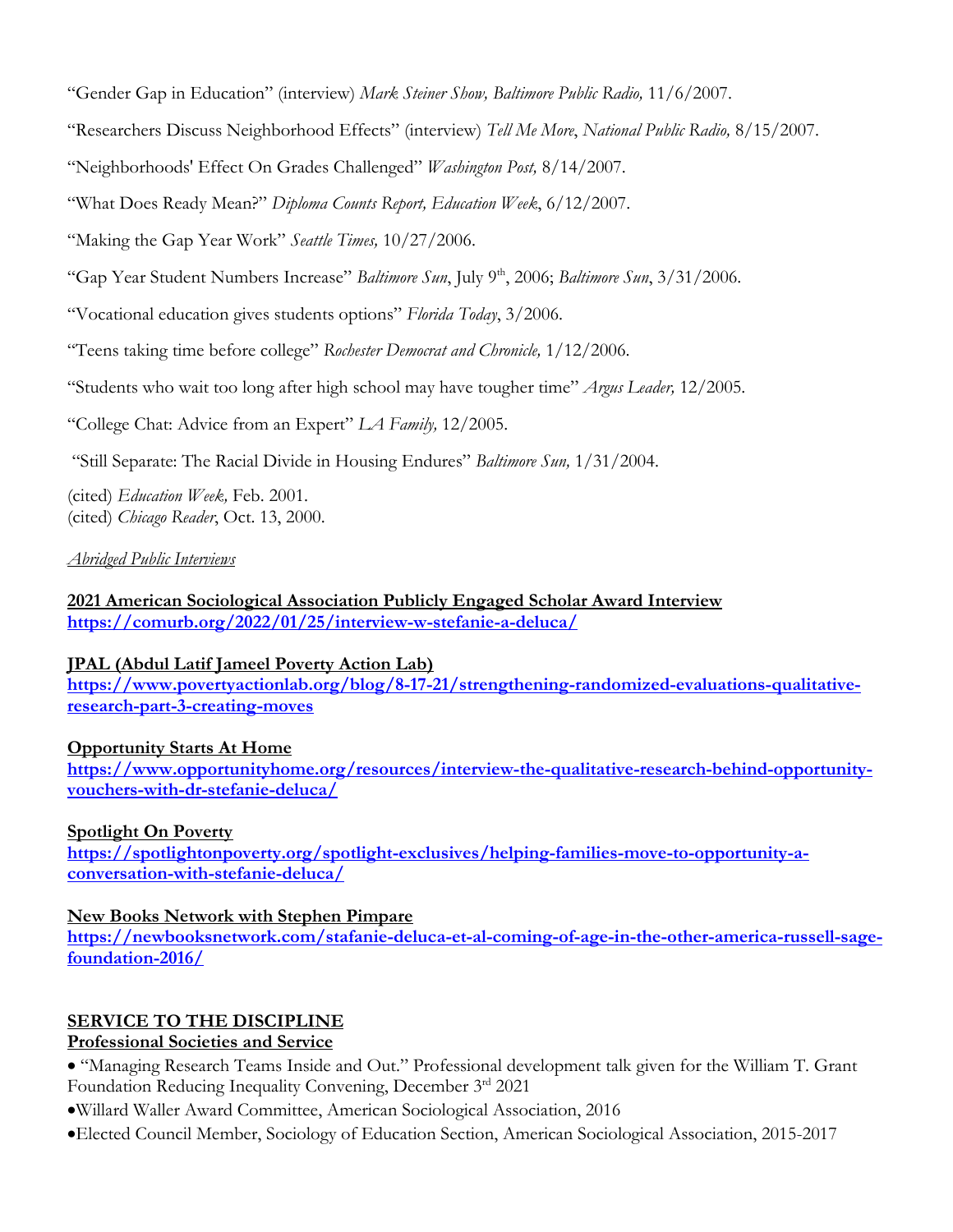•Organizer, ASA Housing Session, 2018

•Panel Speaker, AERA Small Grants Program Conference, October, 2009

•Organizer, Population Association of America, "Educational Attainment, Determinants and Consequences" Section, 2007

• Reviewer, American Sociological Association, Sociology of Education Section, 2005, 2007

• Sociology of Education Section, David Stevenson Graduate Student Paper Award Committee, 2005, 2006; Roundtable Organizer, 2008

- Elected treasurer, Sociology of Education SIG, American Educational Research Association, 2006-2008
- Elected Chair, Sociology of Education SIG, American Educational Research Association, 2009-2011
- MacArthur Foundation Workshop "How Housing Matters for Children Ages 0-8". Chicago, Jan. 2007
- Spivack Workshop on School Desegregation, American Sociological Association, June 2006

## **Journal and Grant Reviewing**

- Associate Editor, *AERA Open*, 2017-2018
- Associate Editor, *Sociology of Education*, 2010-2013
- Editorial Board, *Social Forces*, 2011

• Manuscript Reviewer, *Educational Evaluation and Policy Analysis*, *Sociology of Education, Social Problems, Social Forces, Urban Education, Journal of Family Issues, Sociological Forum, American Journal of Education, American Journal of Sociology, Developmental Psychology, Journal of Urban Affairs, American Educational Research Journal, City and Community, American Sociological Review*

• Grant Reviewer: Spencer Foundation; Institute for Educational Sciences; National Science Foundation; William T. Grant Foundation; Russell Sage Foundation; Smith Richardson Foundation; Pew Charitable Trust

- Panel Reviewer: ITEST Program, National Science Foundation
- Report Reviewer: Institute for Educational Sciences; National Center for Educational Statistics

## **TEACHING AND UNIVERSITY SERVICE**

### **Johns Hopkins, 2002-present**

• **Undergraduate**: *Education and Inequality: Individual, Contextual and Policy Perspectives*; *Becoming an Adult: Life Course Perspectives on School, Work and Family Transitions; Space, Place, Poverty and Race: Sociological Perspectives on Neighborhoods and Housing Policy; Research Methods for the Social Sciences*; *Qualitative Research Methods Practicum; Introduction to Social Policy; Baltimore as an Urban Laboratory*

• **Graduate:** *Research Design for Causal Inference and Mixed Methods*; *Field Methods for Studying Urban Poverty; Social Inequality Research Writing Seminar*; *Educational Inequality and Social Context; Urban Youth and Inequality; Seminar on Social Inequality; In Our Backyard: Housing and Community Change in Baltimore*

## **Guest Lectures**

American University, Nov 6-7<sup>th</sup>, 2021, "How do to conduct rigorous policy-relevant qualitative research" University of Kansas, 2021 University of Chicago, 2019 Oregon State University, 2010-2019, 2021 University of Iowa, 2017 University of Wisconsin-Madison, 2012, 2015

## **Departmental and University Service**

*Elected Positions and Appointments*

- *Member*, Inaugural University-Wide Tenure Advisory Committee, 2020-present
- *Member*, Homewood Campus Academic Council, 2018-2020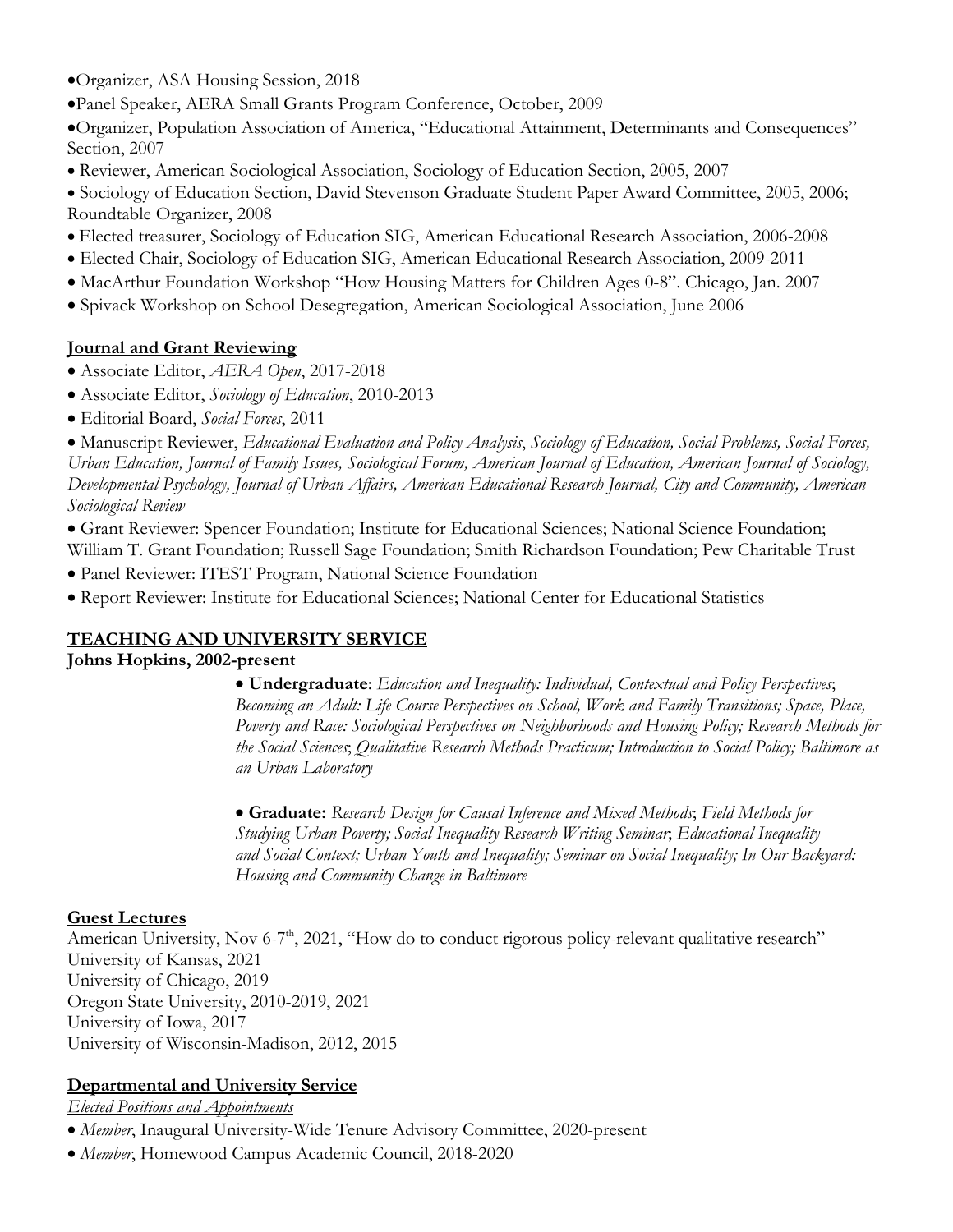## *Campus Events, Student Recruitment and Workshops*

- *Housing and Health*, 21st Century City Initiative Event, November 2020
- Centers for Civic Impact Community of Practice Presentation on Housing Policy, February 2020
- Race and Inequality in America: The Kerner Report at 50, 21<sup>st</sup> Century City Initiative Event, March 2018
- *Spring Open House Overnight Program Admitted Student Events*, 2016, 2017, 2018
- *Hearing Their Voices*, 21st Century City Initiative Event, April 2017
- *The Coleman Report at 50*, JHU Institute for Education Policy Event, October 2016
- *REDLINING BALTIMORE*, 21st Century City Initiative Event, April 2016
- Election 2016: Reflections and Implications event, JHU, November  $17<sup>th</sup>$ , 2016

## *Cross-Campus Committees and Service*

- *Director*, Social Policy Program, Fall 2019-
- *Member*, 21<sup>st</sup> Century Cities Initiative Steering and Executive Committee, 2015-
- *Member*, SNF Agora Institute Multi-Ethnic Democracy Search Committee 2019-2020
- •*Graduate Board Examiner & Committee Member*, Johns Hopkins University School of Education Student: Kerry O'Grady, 2017
- *Graduate Board Examiner & Committee Member*, Johns Hopkins, Bloomberg School of Public Health Geoff Dougherty, 2017 Julie Rajaratnam, 2004

Daniel Mercer, 2004, 2007

- *Dissertation Defense Examiner*, Johns Hopkins University, Department of Political Science Student: Travis Sullivan, 2005; Department of Economics, Xiaochen Xu, 2013; Department of Economics, Andrew Gray, 2019
- *Co-Director*, Social Policy Program, Policy Fellowship, 2014-2019
- *Member*, Social Policy Program Faculty Committee, 2011-2019
- *Member*, Excellence in Teaching Award Committee, 2011
- *Member*, University Library Committee, 2010-2012
- *Member*, University Curriculum Committee, 2009-2012
- *Faculty Mentor*, Baltimore Scholars Program, 2004
- *Member*, Dean's Teaching Fellowship Committee, 2004-2005
- *Member*, Woodrow Wilson Fellowship Committee, 2005-2006

# *Department Service and Committees:*

- *Director of Undergraduate Studies*, Dept. of Sociology, 2018-2019
- *Member*, Ad Hoc Committee on Governance, Dept. of Sociology, 2021
- *Member*, Admissions Committee, Dept. of Sociology, 2009; *Chair*, 2010; 2012, 2017, 2021
- *Member*, Undergraduate Education Committee, Dept. of Sociology, 2009-2010, 2020
- *Member*, Urban Sociology Faculty Search Committee, 2019-2021
- *Member*, Sociology of Education Faculty Search Committee, 2012-2013
- *Chair*, Speakers' Committee, 2003-2009, 2012, 2015, 2017
- *Member*, Curriculum Committee, Department of Sociology, 2003-2004; 2007-2009; 2013, 2015; 2018, 2019

# **Thesis Advising, Mentoring and Postdoctoral Fellows**

## *Postdoctoral Fellows and Placements*

Allison Young—Office of the State Superintendent of Education, Washington, D.C. (2020-2021) Jennifer Cossyleon—American Council of Learned Societies (2018-2019) Emily Warren—Council for Large Public Housing Authorities (2017-2018)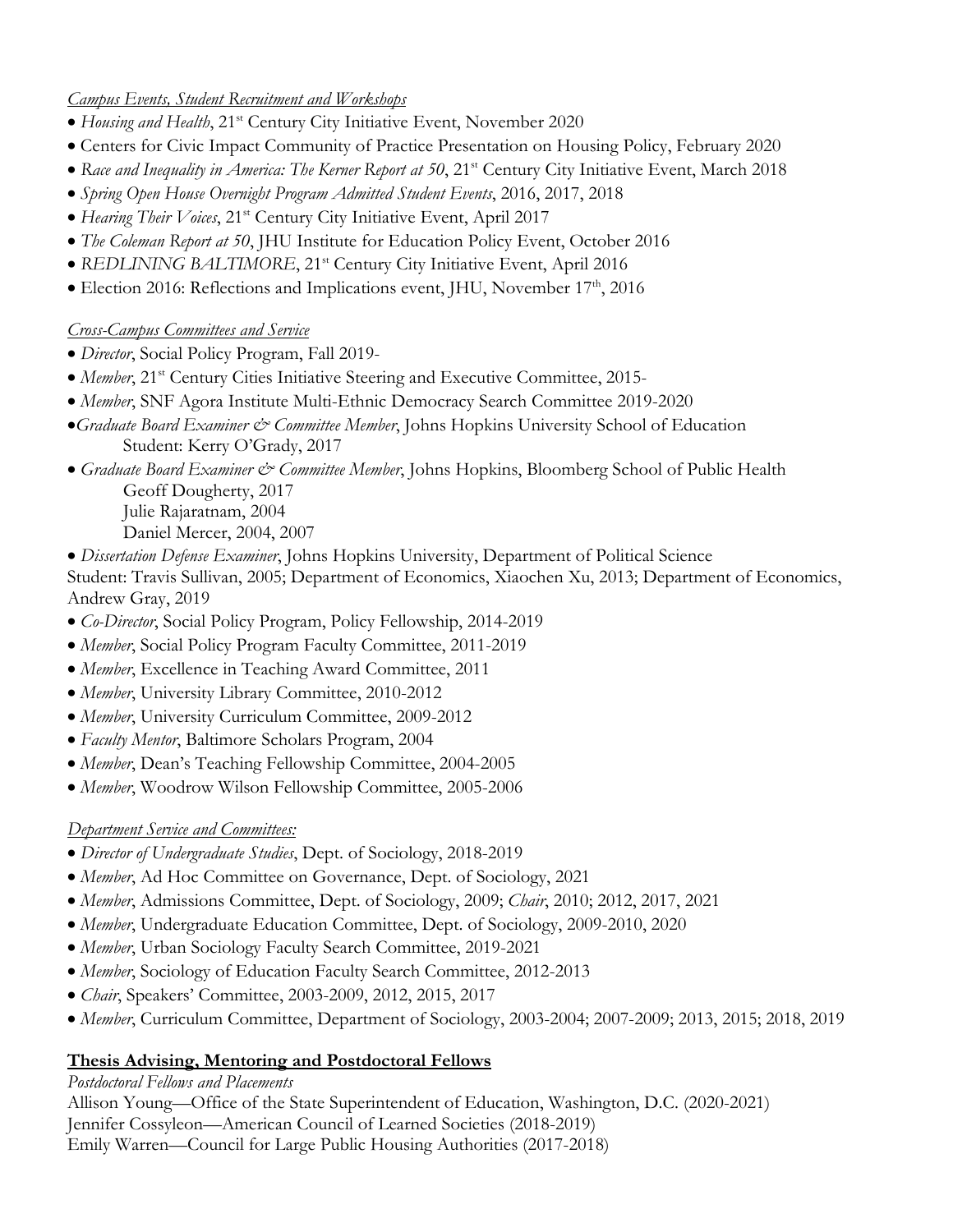Eva Rosen—Assoc. Professor, Georgetown University (2017-2018) (co-advised with Kathy Edin) Melody Boyd—Assoc. Professor, SUNY Brockport (2011) (co-advised with Kathy Edin) Jennifer Darrah-Okike—Assoc. Professor, University of Hawaii (2012-2013)

#### *Junior Faculty Mentoring*

Ann Owens, USC, William T. Grant Scholars Award Faculty Mentor (2019-2023) Anita Zuberi, Duquesne University, Russell Sage Foundation Presidential Award (2019-2022)

#### *Pre-Doctoral Fellows*

Matthew Gonzalez, Thelonious Goerz, Claire Smith (2021-)

#### *Graduate Students and Placements*

• Johns Hopkins University, Department of Sociology Gorana Ilic, PhD (expected) Jacqueline Groccia, PhD (expected) Jasmine Sausedo, PhD (expected) (Chair) Joseph Boselovic, PhD (expected) (Chair) Kiara Nerenberg, PhD (2022) (Co-Chair)—National Center for Education Statistics Rachel Butler, PhD (expected) (committee) Christine Jang, PhD (2020) (Chair)—Princeton University, Postdoctoral Fellow Allison Young, PhD (2020) (Chair)— Office of the State Superintendent of Education, Washington, D.C Robert Francis, PhD (2019), (2nd Reader)—Asst. Professor, Whitworth University Phil Garboden, PhD (2018) (Chair)—Asst. Professor, University of Hawaii Anna Rhodes, PhD (2017) (Chair)—Asst. Professor, Rice University Siri Warkentien, PhD (2015) (Co-Chair)—RTI Barbara Condliffe, PhD (2014) (Chair)—MDRC Sika Koudou, PhD (2nd Reader)—Social Security Administration Elizabeth Dayton, PhD (2012) (Chair)—Stanford CEPA Peter Rosenblatt, PhD (2011) (Chair)—Assoc. Professor, Loyola University Chicago Angela Estacion, (2nd Reader)—Quill Research Associates Robert Bozick, PhD 2005 (2nd Reader)—Rice University, RAND, AED, AIR • University of Illinois at Chicago, Department of Sociology Allison Helmuth, PhD (expected) (Reader)

• University of Michigan, Department of Sociology Elizabeth Burland, PhD (expected) (Committee member)

• Additional graduate students supervised at Poverty and Inequality Research Lab: see website

### *Undergraduate Students*

- •Primary Advisor, Honors Thesis in Public Health, Johns Hopkins University Bronte Nevins, BA 2019 (Winner of Best Public Health Thesis of the Year)
- •Primary Advisor, Honors Thesis in Sociology, Johns Hopkins University Allison Hardebeck, BA 2020 Hana Clemens, BA 2018 Kevin Wells, BA 2016 Sarah Barnard, BA 2005
- Primary Advisor, 2009 Provost Undergraduate Research Award (Tanya Lukasik), JHU
- Primary Advisor, 2009 Center for Educational Resources Tech Fellows Grant (Jennifer Klein), JHU
- Primary Advisor, Woodrow Wilson Scholars Program, Johns Hopkins University Peace Obi, BA 2019 David Crandall, BA 2004 Elizabeth Krimmel, BA 2006